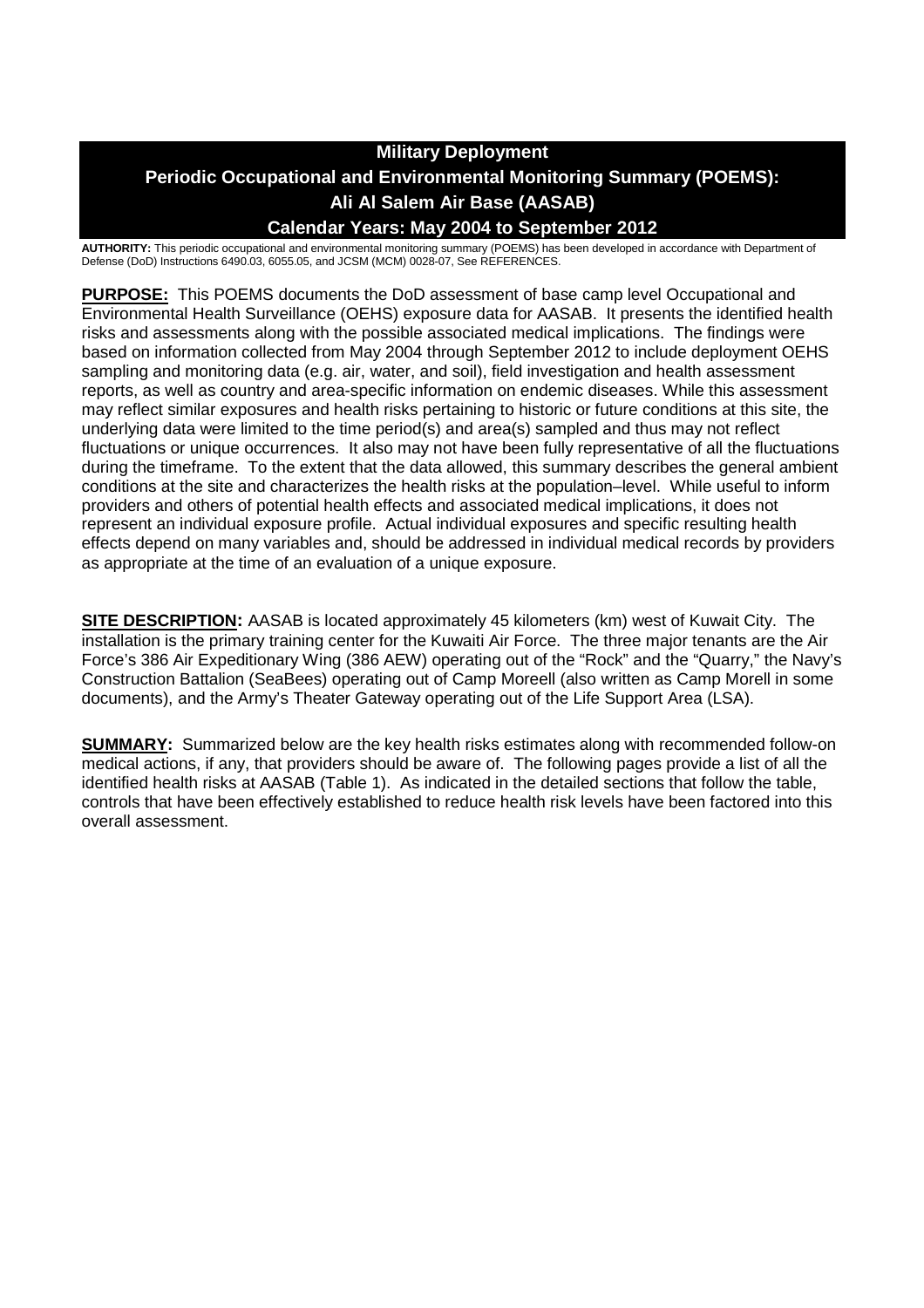#### **Short-term health risks & medical implications:**

The following may have caused acute health effects in some personnel during deployment at AASAB:

Food/waterborne diseases (e.g., bacterial diarrhea, hepatitis A, typhoid/paratyphoid fever, diarrhea-protozoal) if consuming unapproved food and/or water sources.

Other endemic diseases (cutaneous/visceral leishmaniasis, sandfly fever, typhus-fleaborn, west nile fever, sindbis, leptospirosis, Tuberculosis (TB), meningoccal meningitis, rabies, Q fever, H5N1 fever);

Venomous animals/insects.

For personnel that consume non-approved local food, ice or water, there is a varying potential for food/waterborne diseases, (e.g., bacterial diarrhea, hepatitis A, typhoid fever, diarrhea-protozoal). The health effects of these diseases can temporarily incapacitate personnel (diarrhea) or result in prolonged illness (hepatitis A, typhoid fever, hepatitis E). Risks from food/waterborne diseases should be reduced with preventive medicine controls and mitigation, which includes hepatitis A and typhoid fever vaccinations and only drinking from approved water sources eating from approved food sources in accordance with standing CENTCOM policy.

For other vector-borne endemic diseases (cutaneous leishmaniasis, sandfly fever, typhus-fleaborn, west nile fever, sindbis), these diseases may constitute a significant risk due to exposure to biting vectors; risk reduced to low by proper wear of the treated uniform, application of repellent to exposed skin and bed net, efforts by Pest Management to minimize the biting vectors, and appropriate chemoprophylaxis.

For water contact diseases (leptospirosis) activities involving extensive contact with surface water increase risk.

For respiratory diseases (tuberculosis, meningococcal meningitis) personnel in close-quarter conditions could have been at risk for person-to-person spread.

Animal contact diseases (rabies, Q fever, H5N1 fever), pose year-round risk. For venomous animals and insects, if encountered, effects of venom varied with species from mild localized swelling to potentially lethal effects; risks reduced by avoiding contact and proper and timely treatment.

For heat stress, risk can be greater for susceptible persons including those older than 45, of low fitness level, unacclimatized, or with underlying medical conditions. Risks from heat stress may have been reduced with preventive medicine controls, work-rest cycles, and mitigation.

Air quality: Exposures may result in mild to more serious short-term health effects (e.g., eye, nose or throat and lung irritation) in some personnel while at this site. For certain subgroups of the deployed forces (e.g., those with pre-existing asthma/cardio-pulmonary conditions) are at greatest risk of developing notable health effects.

Although most effects from exposure to particulate matter should have resolved post-deployment, providers should be prepared to consider the relationship between deployment exposures and current complaints. Some individuals may have sought treatment for acute respiratory irritation during their time at AASAB. Personnel who reported with symptoms or required treatment while at this site should have exposure/treatment noted in medical record (e.g., electronic medical record and/or on a Standard Form (SF) 600 (Chronological Record of Medical Care).

> Page 2 of 23 Reviewed by CENTCOM SG (4 Jan 2013) Final Approval Date (25 Jan 2013)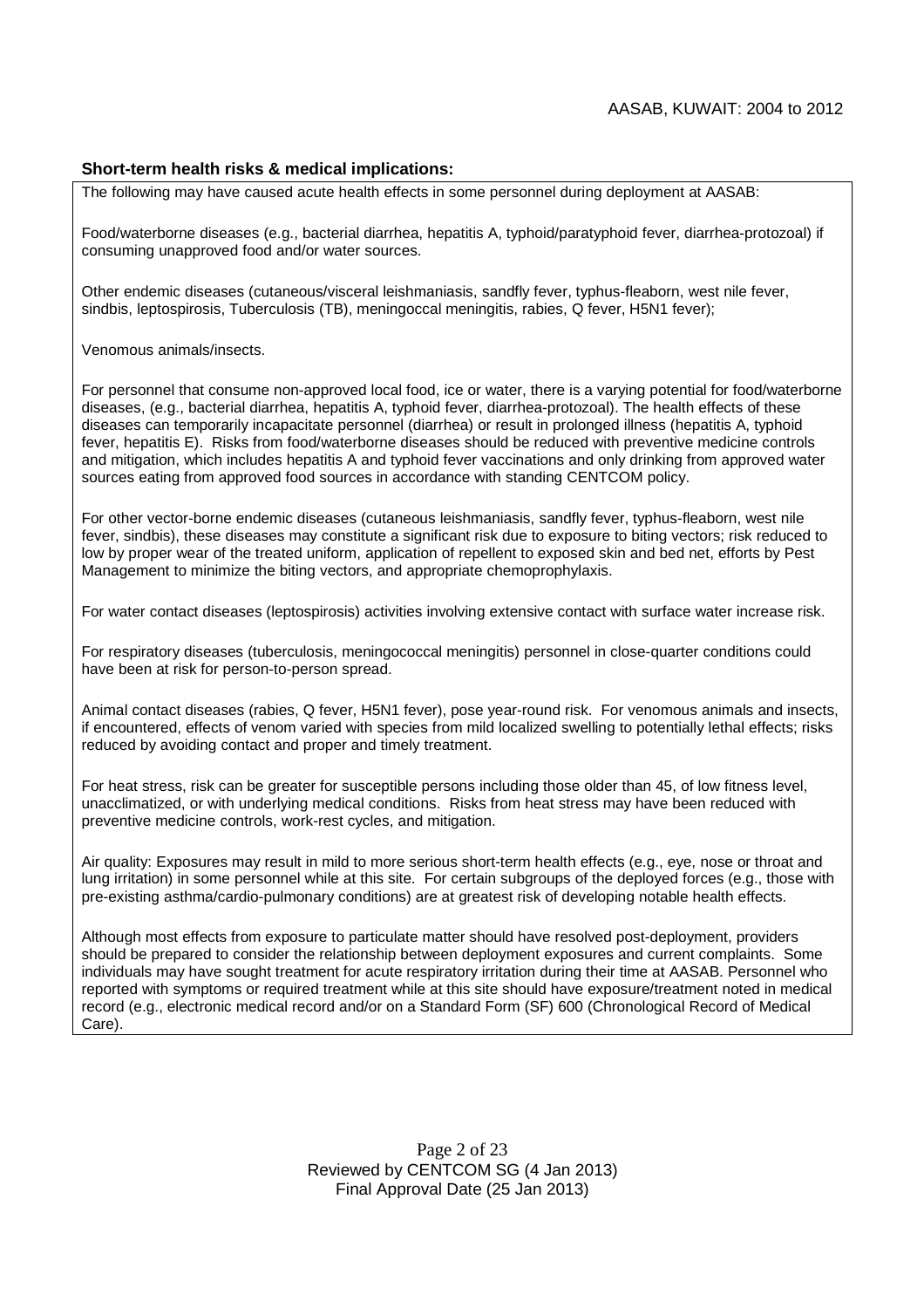#### **POEMS**

# **Table 1. Population-Based Health Risk Estimates - AASAB, Kuwait 1, 2, 5**

| Source of Identified<br>Health Risk <sup>3</sup> |                                                                                                                                                                                                                                                                                                                                         |                                                                                                                                                       |                                                                                                                                                                                                                                                                                                                                      |
|--------------------------------------------------|-----------------------------------------------------------------------------------------------------------------------------------------------------------------------------------------------------------------------------------------------------------------------------------------------------------------------------------------|-------------------------------------------------------------------------------------------------------------------------------------------------------|--------------------------------------------------------------------------------------------------------------------------------------------------------------------------------------------------------------------------------------------------------------------------------------------------------------------------------------|
| <b>AIR</b>                                       | <b>Unmitigated Health Risk</b><br>Estimate <sup>4</sup>                                                                                                                                                                                                                                                                                 | <b>Control Measures</b><br>Implemented                                                                                                                | <b>Residual Health Risk Estimate<sup>4</sup></b>                                                                                                                                                                                                                                                                                     |
| $PM_{10}$                                        | Short-term: Low-High, Daily<br>levels varied, acute health effects<br>(e.g., upper respiratory tract<br>irritation) more pronounced during<br>peak days. More serious effects<br>were possible in susceptible<br>persons (e.g., those with<br>asthma/existing respiratory<br>diseases).                                                 | Limiting strenuous physical<br>activities when air quality is<br>especially poor; and actions<br>such as closing tent flaps,<br>windows, and doors.   | Short-term: Low-High, Daily levels<br>varied, acute health effects (e.g., upper<br>respiratory tract irritation) more<br>pronounced during peak days. More<br>serious effects were possible in<br>susceptible persons (e.g., those with<br>asthma/existing respiratory diseases).                                                    |
|                                                  | Long-term: No health guidelines                                                                                                                                                                                                                                                                                                         |                                                                                                                                                       | Long-term: No health guidelines                                                                                                                                                                                                                                                                                                      |
| PM <sub>2.5</sub>                                | Short-term: Low-High, A majority<br>of the time mild acute (short term)<br>health effects were anticipated;<br>certain peak levels may have<br>produced mild eye, nose, or throat<br>irritation in some personnel and<br>pre-existing health conditions<br>(e.g., asthma, or cardiopulmonary<br>diseases) may have been<br>exacerbated. | Limiting strenuous physical<br>activities when air quality is<br>especially poor; and actions<br>such as closing tent flaps,<br>windows, and doors.   | Short-term: Low-High, A majority of the<br>time mild acute (short term) health<br>effects were anticipated; certain peak<br>levels may have produced mild eye,<br>nose, or throat irritation in some<br>personnel and pre-existing health<br>conditions (e.g., asthma, or<br>cardiopulmonary diseases) may have<br>been exacerbated. |
|                                                  | Long-term: Moderate, Small<br>percentage of persons may have<br>been at increased risk for<br>developing chronic conditions<br>(particularly those more<br>susceptible to acute (short term)<br>effects (e.g., those with<br>asthma/existing respiratory<br>diseases).                                                                  |                                                                                                                                                       | Long-term: Moderate, Small percentage<br>of persons may have been at increased<br>risk for developing chronic conditions<br>(particularly those more susceptible to<br>acute (short term) effects (e.g., those<br>with asthma/existing respiratory<br>diseases).                                                                     |
| Metals                                           | Short-term: None Identified                                                                                                                                                                                                                                                                                                             |                                                                                                                                                       | Short-term: None Identified                                                                                                                                                                                                                                                                                                          |
|                                                  | Long-term: None Identified                                                                                                                                                                                                                                                                                                              |                                                                                                                                                       | Long-term: None Identified                                                                                                                                                                                                                                                                                                           |
| <b>VOCs</b>                                      | Short-term: None Identified                                                                                                                                                                                                                                                                                                             |                                                                                                                                                       | Short-term: None Identified                                                                                                                                                                                                                                                                                                          |
|                                                  | Long-term: None Identified                                                                                                                                                                                                                                                                                                              |                                                                                                                                                       | Long-term: None Identified                                                                                                                                                                                                                                                                                                           |
| Soil                                             | <b>Unmitigated Health Risk</b><br>Estimate <sup>4</sup>                                                                                                                                                                                                                                                                                 | <b>Control Measures</b><br>Implemented                                                                                                                | <b>Residual Health Risk Estimate<sup>4</sup></b>                                                                                                                                                                                                                                                                                     |
| <b>Various Analytes</b>                          | Short-term: No health guidelines                                                                                                                                                                                                                                                                                                        |                                                                                                                                                       | Short-term: No health guidelines                                                                                                                                                                                                                                                                                                     |
|                                                  | Long-term: None Identified                                                                                                                                                                                                                                                                                                              |                                                                                                                                                       | Long-term: None Identified                                                                                                                                                                                                                                                                                                           |
| <b>Water</b>                                     | Unmitigated Health Risk<br>Estimate <sup>4</sup>                                                                                                                                                                                                                                                                                        | <b>Control Measures</b><br>Implemented                                                                                                                | <b>Residual Health Risk Estimate<sup>4</sup></b>                                                                                                                                                                                                                                                                                     |
| Consumed water                                   | Short-term: None Identified                                                                                                                                                                                                                                                                                                             | Potable water used from<br>approved sources                                                                                                           | Short-term: None Identified                                                                                                                                                                                                                                                                                                          |
|                                                  | Long-term: None Identified                                                                                                                                                                                                                                                                                                              |                                                                                                                                                       | Long-term: None Identified                                                                                                                                                                                                                                                                                                           |
| Water used for other<br>purposes                 | Short-Term: None Identified                                                                                                                                                                                                                                                                                                             |                                                                                                                                                       | Short-term: None Identified                                                                                                                                                                                                                                                                                                          |
|                                                  | Long-Term: None Identified                                                                                                                                                                                                                                                                                                              |                                                                                                                                                       | Long-term: None Identified                                                                                                                                                                                                                                                                                                           |
| <b>ENDEMIC DISEASE</b>                           | <b>Unmitigated Health Risk</b><br>Estimate <sup>4</sup>                                                                                                                                                                                                                                                                                 | <b>Control Measures</b><br>Implemented                                                                                                                | <b>Residual Health Risk Estimate<sup>4</sup></b>                                                                                                                                                                                                                                                                                     |
| Food borne/<br>Waterborne                        | Short-term: Variable: High<br>(Bacterial Diarrhea) to Moderate<br>(Hepatitis A, Typhoid/Paratyphoid<br>fever Diarrhea - Protozoal). If<br>ingesting local food/water, the                                                                                                                                                               | Preventive measures included<br>Hepatitis A and Typhoid fever<br>vaccination, consumption of<br>food and water used only from<br>approved sources and | Short-term: Low                                                                                                                                                                                                                                                                                                                      |

Page 3 of 23 Reviewed by CENTCOM SG (4 Jan 2013) Final Approval Date (25 Jan 2013)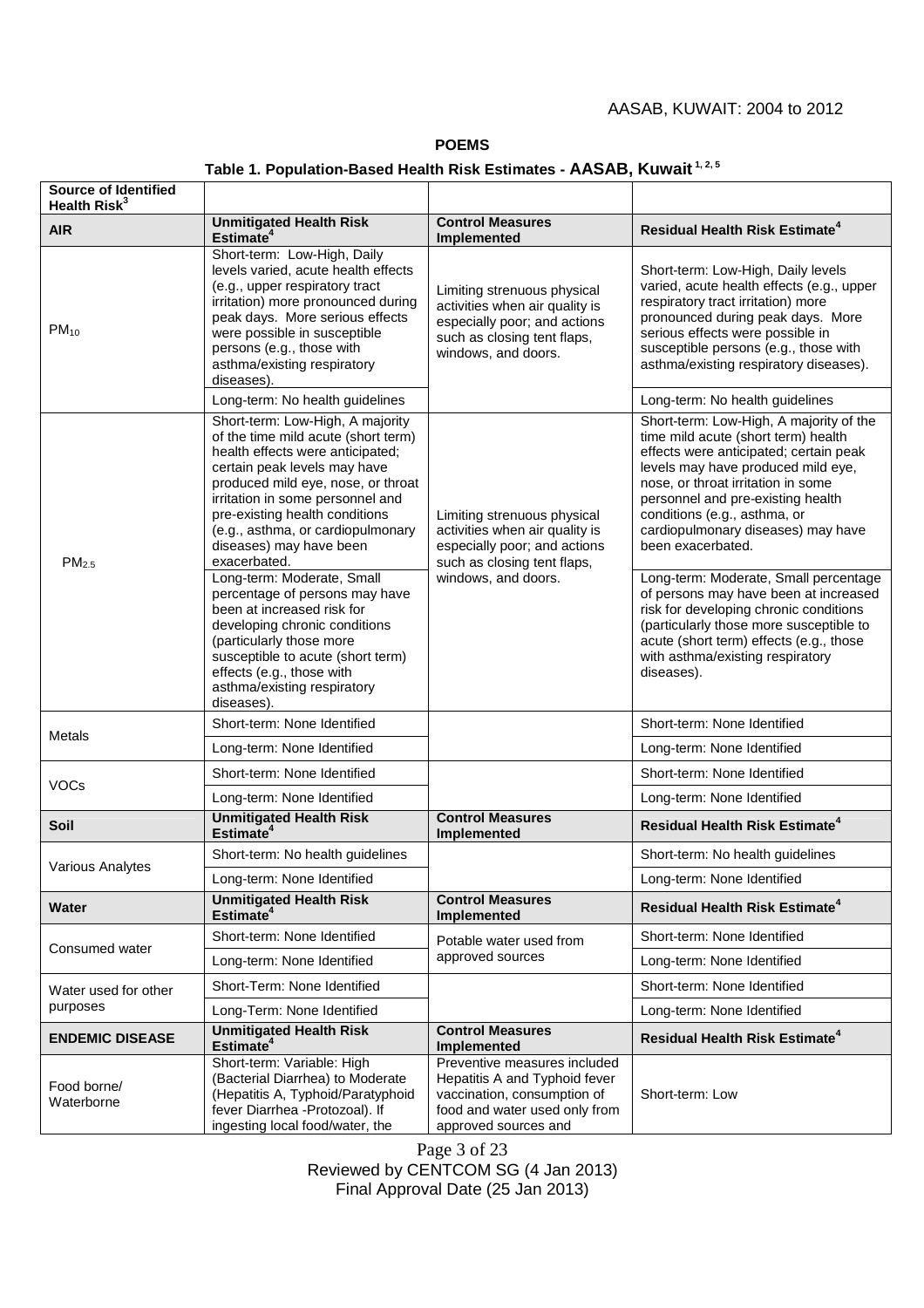|                                                    | health effects could have been<br>temporarily incapacitating to<br>personnel (Diarrhea) or resulted in<br>prolonged illness (Hepatitis A,<br>Typhoid Fever). | routinely monitored. (MOD 11)                                                                                                                                                                                                                                                                       |                                                  |
|----------------------------------------------------|--------------------------------------------------------------------------------------------------------------------------------------------------------------|-----------------------------------------------------------------------------------------------------------------------------------------------------------------------------------------------------------------------------------------------------------------------------------------------------|--------------------------------------------------|
|                                                    | Long-term: None Identified                                                                                                                                   |                                                                                                                                                                                                                                                                                                     | Long-term: None Identified                       |
| Arthropod Vector Borne                             | Short-term: Moderate<br>(Leishmaniasis-<br>Cutaneous/Visceral), Low<br>(Sandfly Fever, Typhus-Fleaborn,<br>West Nile Fever, Sindbis).                        | Preventive measures included<br>proper wear of the treated<br>uniform and application of<br>repellent to exposed skin and<br>appropriate chemoprophylaxis.                                                                                                                                          | Short-term: Low                                  |
|                                                    | Long-term: Low (Leishmaniasis-<br>Visceral infection)                                                                                                        |                                                                                                                                                                                                                                                                                                     | Long-term: Low                                   |
| <b>Water-Contact</b><br>(e.g. wading, swimming)    | Short-term: Moderate<br>(Leptospirosis)                                                                                                                      |                                                                                                                                                                                                                                                                                                     | Short-term: Moderate                             |
|                                                    | Long-term: None Identified                                                                                                                                   |                                                                                                                                                                                                                                                                                                     | Long-term: None Identified                       |
| Respiratory                                        | Short-term: Low (Tuberculosis<br>(TB), Meningococcal Meningitis).                                                                                            | TB evaluated as part of the<br>PDHA (Post Deployment<br>Health Assessment). A TB skin<br>test was required post-<br>deployment if potentially<br>exposed.                                                                                                                                           | Short-term: Low                                  |
|                                                    | Long-term: None Identified                                                                                                                                   |                                                                                                                                                                                                                                                                                                     | Long-term: None Identified                       |
|                                                    | Short-term: Moderate (Q-Fever),<br>Low (Rabies, H5N1 Fever)                                                                                                  | <b>CENTCOM General Order 1B</b><br>mitigates rabies exposure risks<br>by prohibiting contact with,<br>adoption, or feeding of feral<br>animals. Risks are further<br>reduced in the event of<br>assessed contact by prompt<br>post-exposure rabies<br>prophylaxis IAW the CDC's<br>ACIP guidelines. | Short-term: Low                                  |
| <b>Animal Contact</b>                              | Long-term: Low (Rabies)                                                                                                                                      |                                                                                                                                                                                                                                                                                                     | Long-term: No data available                     |
| Aerosolized Dust or Soil<br><b>Contact Disease</b> | Short-term: Moderate (Hantavirus<br>hemorrhagic fever with renal<br>syndrome)                                                                                | Dust control methods such as<br>wet mopping or wet spray of<br>high traffic areas; and PPE                                                                                                                                                                                                          | Short-term: Low                                  |
|                                                    | Long-term: None identified                                                                                                                                   | such as respirators.                                                                                                                                                                                                                                                                                | Long-term: No data available                     |
| <b>VENOMOUS</b><br><b>ANIMAL/INSECTS</b>           | <b>Unmitigated Health Risk</b><br>Estimate <sup>4</sup>                                                                                                      | <b>Control Measures</b><br><b>Implemented</b>                                                                                                                                                                                                                                                       | <b>Residual Health Risk Estimate<sup>4</sup></b> |
| Snakes, Scorpions,<br>Snails                       | Short-term: Low to High                                                                                                                                      | Risks reduced by education,<br>avoiding contact, and proper<br>and timely reporting and<br>treatment.                                                                                                                                                                                               | Short-term: Low                                  |
|                                                    | Long-term: None Identified                                                                                                                                   |                                                                                                                                                                                                                                                                                                     | Long-term: None Identified                       |
| <b>HEAT/COLD STRESS</b>                            | <b>Unmitigated Health Risk</b><br>Estimate <sup>4</sup>                                                                                                      | <b>Control Measures</b><br><b>Implemented</b>                                                                                                                                                                                                                                                       | <b>Residual Health Risk Estimate<sup>4</sup></b> |
| Heat                                               | Short-term: High                                                                                                                                             | Risks from heat stress may<br>have been reduced with                                                                                                                                                                                                                                                | Short-term: Moderate                             |
|                                                    | Long-term: Low                                                                                                                                               | preventive medicine controls,<br>work-rest cycles, proper<br>nutrition and hydration, cooling<br>tents.                                                                                                                                                                                             | Long-term: Low                                   |
| Cold                                               | Short-term: Low                                                                                                                                              | Risks from cold stress may                                                                                                                                                                                                                                                                          | Short-term: Low                                  |
|                                                    | Long-term: Low                                                                                                                                               | have been reduced with<br>protective measures such as<br>use of the buddy system in<br>cold weather, proper nutrition<br>and hydration, warming tents,                                                                                                                                              | Long-term: Low                                   |

Page 4 of 23 Reviewed by CENTCOM SG (4 Jan 2013) Final Approval Date (25 Jan 2013)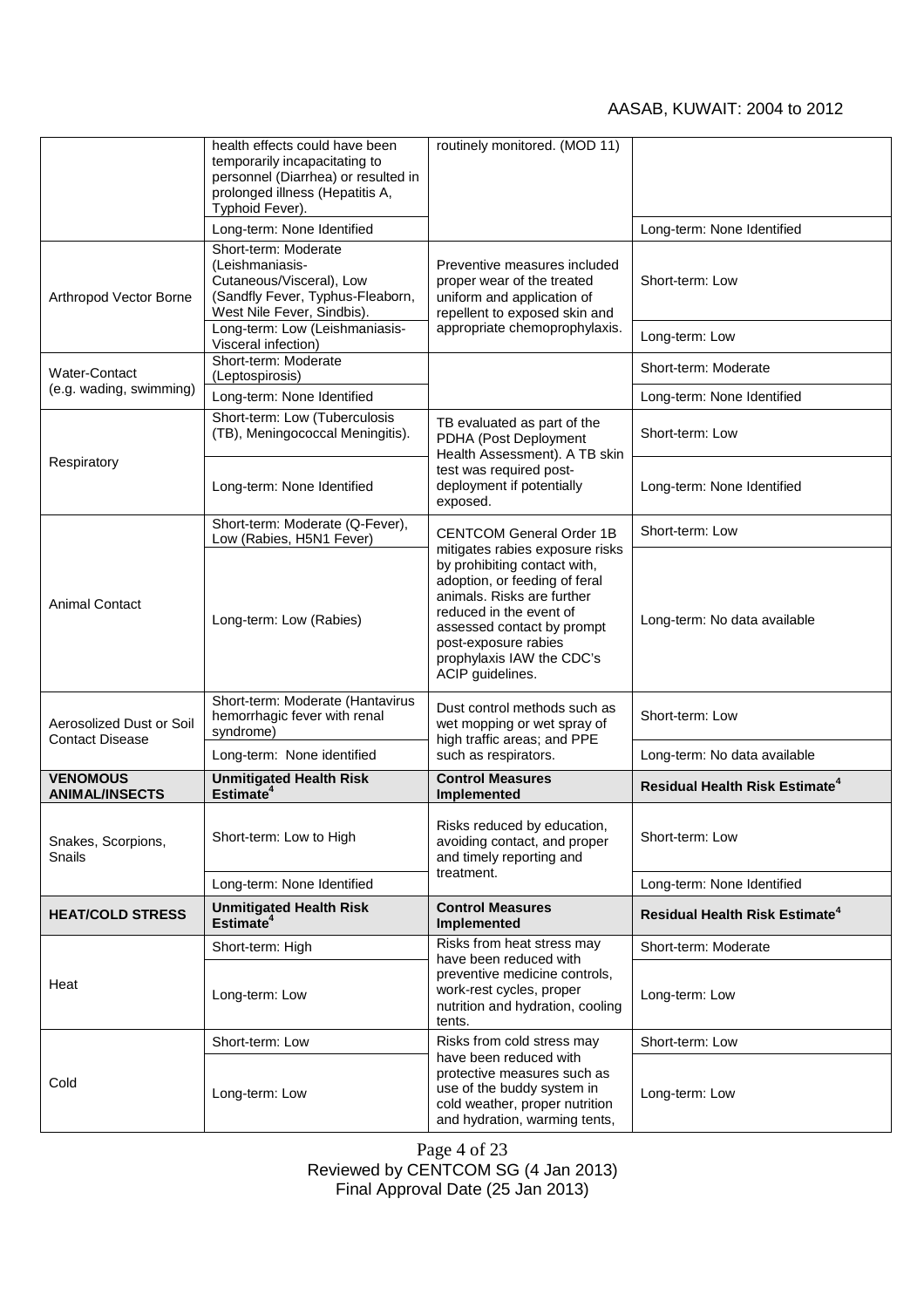|                                                                  |                                                         | and proper wear of protective<br>clothing.                   |                                                  |
|------------------------------------------------------------------|---------------------------------------------------------|--------------------------------------------------------------|--------------------------------------------------|
| <b>NOISE</b>                                                     | <b>Unmitigated Health Risk</b><br>Estimate <sup>4</sup> | <b>Control Measures</b><br><b>Implemented</b>                | <b>Residual Health Risk Estimate<sup>4</sup></b> |
| Continuous (Flightline,<br>equipment)<br>Impulse (Weapon firing) | Short-term: Low                                         | Hearing protection used by<br>personnel in higher risk areas | Short-term: Low                                  |
|                                                                  | Long-term: Moderate                                     |                                                              | Long-term: Moderate                              |

<sup>1</sup> This Summary Table provides a qualitative estimate of population-based short- and long-term health risks associated with the general ambient and occupational environment conditions at AASAB. It does not represent a unique individual exposure profile. Actual individual exposures and health effects depend on many variables. For example, while a chemical may have been present in the environment, if a person did not inhale, ingest, or contact a specific dose of the chemical for adequate duration and frequency, then there may have been no health risk. Alternatively, a person at a specific location may have experienced a unique exposure which could have resulted in a significant individual exposure. Any such person seeking medical care should have their specific exposure documented in an SF600.

 $^2$  This assessment was based on specific data and reports obtained from the May 2004 through September 2012 timeframe. It was considered a current representation of general site conditions but may not reflect certain fluctuations or unique exposure incidents. Acute health risk estimates were generally consistent with field-observed health effects.

 $3$ This Summary Table was organized by major categories of identified sources of health risk. It only lists those sub-categories specifically identified and addressed at the site(s) evaluated. The health risks were presented as Low, Moderate, High or Extremely High for both acute and chronic health effects. The health risk level was based on an assessment of both the potential severity of the health effects that could be caused and probability of the exposure that would produce such health effects. Details can be obtained from the APHC/AIPH. Where applicable, "None Identified" was used when an exposure was identified and no health risk of either a specific acute or chronic health effects were determined. More detailed descriptions of OEH exposures that were evaluated but determined to pose no health risk are discussed in the following sections of this report.

<sup>4</sup> Health risks in this Summary Table were based on quantitative surveillance thresholds (e.g. endemic disease rates; host/vector/pathogen surveillance) or screening levels, e.g. Military Exposure Guidelines (MEGs) for chemicals. Some previous assessment reports may provide slightly inconsistent health risk estimates because quantitative criteria such as MEGs may have changed since the samples were originally evaluated and/or because this assessment makes use of all historic site data while previous reports may have only been based on a select few samples.

> Page 5 of 23 Reviewed by CENTCOM SG (4 Jan 2013) Final Approval Date (25 Jan 2013)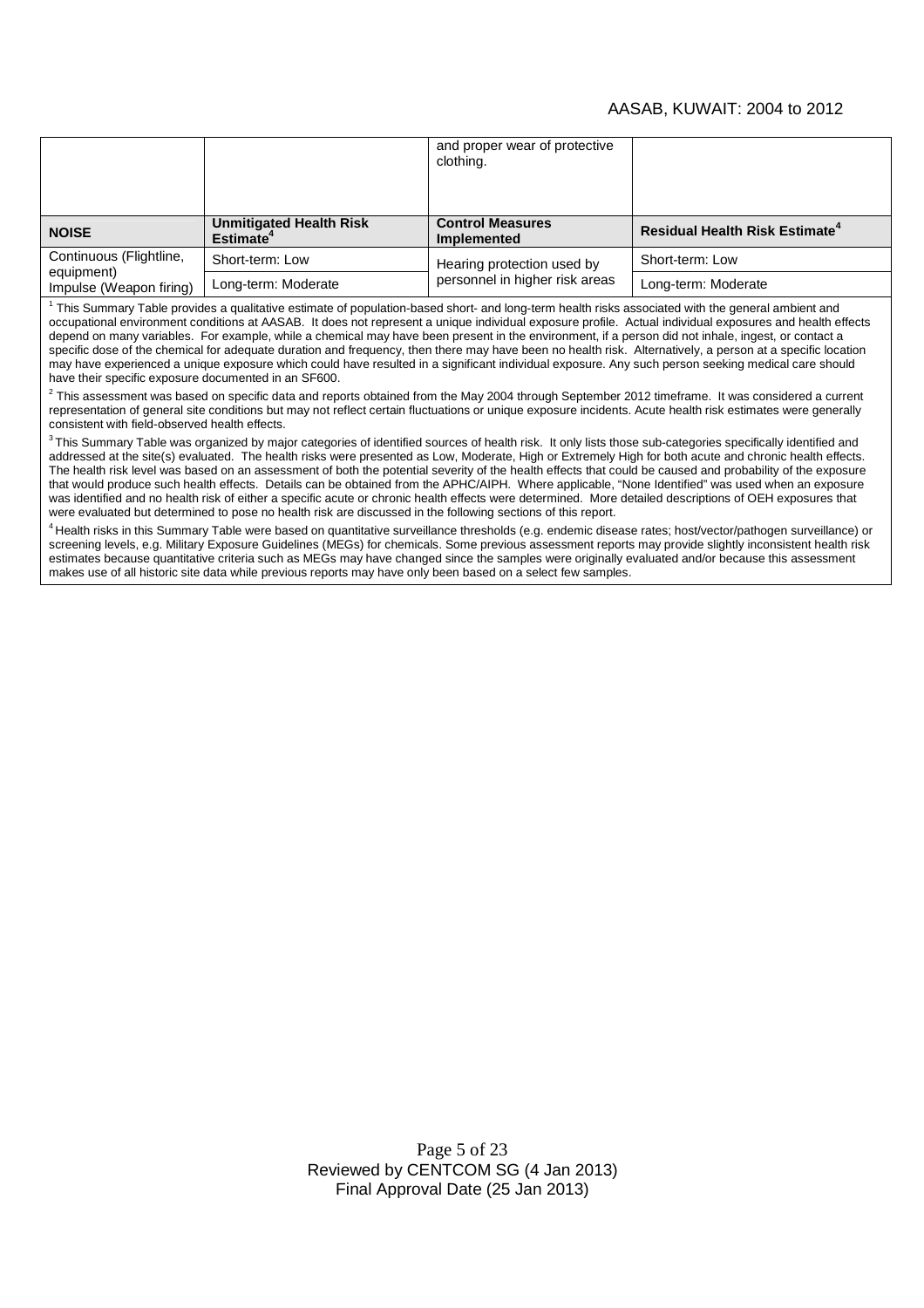## **1 Discussion of Health Risks at AASAB, Kuwait by Source**

The following sections describe the major source categories of potential health risk that were evaluated at AASAB. For each category, the evaluation process includes identifying what, if any, specific subcategories/health concerns were present.

## **2 Air**

#### 2.1 Site-Specific Sources Identified

AASAB is situated in a dusty semi-arid desert environment. Inhalational exposure to high levels of dust and particulate matter, such as during high winds or dust storms may have resulted in mild to more serious short-term health effects (e.g., eye, nose or throat and lung irritation) in some personnel. Additionally, certain subgroups of the deployed forces (e.g., those with pre-existing asthma/cardio pulmonary conditions) were at greatest risk of developing notable health effects.

Environmental surveillance occurred between 2004 and 2012. The summary of results follows.

#### 2.2 Particulate matter, less than 10 micrometers ( $PM_{10}$ )

#### 2.2.1 Sample data/Notes:

Exposure Guidelines:

Short-term (24-hour) PM<sub>10</sub> (μg/m<sup>3</sup>): Negligible MEG=250, Marginal MEG=420, Critical MEG=600. Long-term  $PM_{10}$  MEG (µg/m<sup>3</sup>): Not Available.

The range of 24-hour PM<sub>10</sub> concentrations in 168 samples from May 2004 through November 2008 was 6 to 1700  $\mu$ g/m<sup>3</sup>.

#### 2.2.2 Short-term health risks:

**Low to High:** Short term risk is based on comparison of daily concentrations to 24-hr MEGs. The variability in the risk is due to significant fluctuation in the daily concentrations. The risk assessment is based on sampling data from 2004-2008.

Overall 127/168 (76%) of the sampling days had concentrations below the 24-hour negligible MEG (LOW Risk); 21/168 (13%) of the sampling days were between the 24-hour negligible MEG and the 24 hour marginal MEG (LOW Risk); 6/168 (4%) of the sampling days were between the 24-hour marginal and the 24-hour critical MEG (MODERATE Risk); 14/168 (8%) of the sampling days were greater than the critical MEG (HIGH risk). Confidence is low based on limitations in sampling data.

Respiratory effects can increasingly impact real-time health and mission capabilities as they exceed higher levels of MEGs. Acute effects to relatively healthy troops are mostly eye, nose, and throat irritation, and respirator effects (sneezing, adaptive responses such as coughing, sinus congestion and drainage) that can be exacerbated by increased activity.

> Page 6 of 23 Reviewed by CENTCOM SG (4 Jan 2013) Final Approval Date (25 Jan 2013)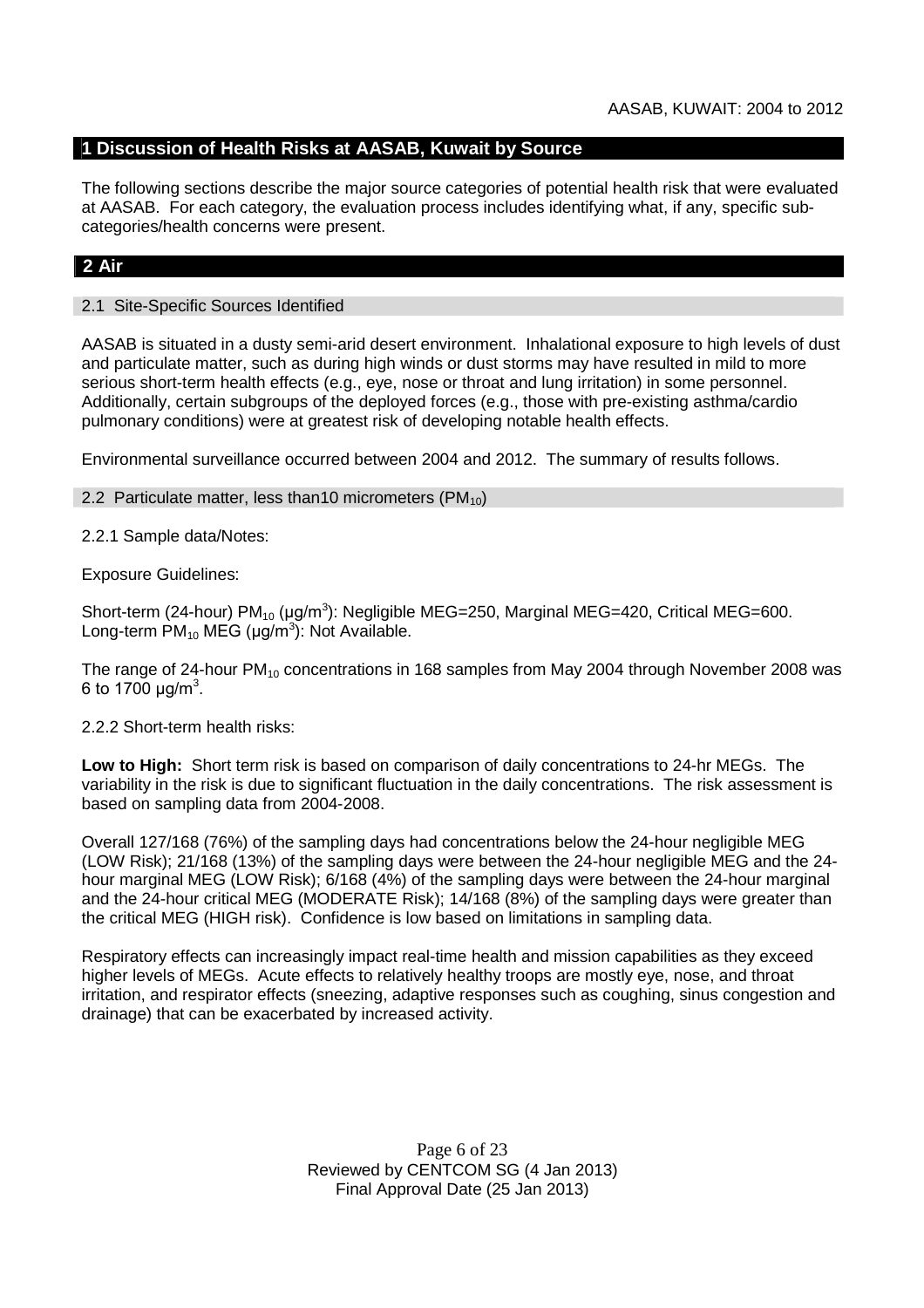## 2.2.3 Long-term health risk:

**Not Evaluated-no available health guidelines**. The Environmental Protection Agency has retracted its long-term standard (NAAQS) for  $PM_{10}$  due to an inability to clearly link chronic health effects with chronic  $PM_{10}$  exposure levels.

## 2.3 Particulate Matter, less than 2.5 micrometers (PM $_{2.5}$ )

2.3.1 Sample data/Notes:

## Exposure Guidelines:

Short-term (24-hour) PM<sub>2.5</sub> MEGs (μg/m<sup>3</sup>): Negligible MEG=65, Marginal MEG=250, Critical MEG=500. Long-term PM<sub>2.5</sub> MEGs: Negligible MEG=15, Marginal MEG=65.

The range of 24-hour  $PM<sub>2.5</sub>$  concentrations in 279 samples from October 2005 through May 2012 was 2-677 μg/m<sup>3</sup>.

2.3.2 Short-term risk:

Overall 173/279 (62%) of the sampling days had concentrations below the 24-hour negligible MEG (LOW Risk); 96/279 (34%) of the sampling days were between the 24-hour negligible MEG and the 24 hour marginal MEG (LOW Risk); 7/279 (3%) of the sampling days were between the 24-hour marginal and the 24-hour critical MEG (MODERATE Risk); 3/279 (1%) of the sampling days were greater than the critical MEG (HIGH risk). Confidence in the short-term  $PM_{10}$  health risk assessment was low (TG 230, Table 3-6)

**Low:** Short term risk is based on comparison of daily concentrations to 24-hr MEGs. The variability in the risk is due to significant fluctuation in the daily concentrations. The risk assessment is based on sampling data from 2005-2012.

## 2.3.3 Long-term health risks:

Overall 16/279 (6%) had concentrations below the negligible long term 1-year MEG; 157/279 (56%) had concentrations between the negligible and marginal MEG; 106/279 (38%) of the sampling days had concentrations above the marginal MEG. Review of yearly averages indicates concentrations above the marginal MEG with no significant variability.

**Moderate:** The long-term PM<sub>2.5</sub> health risk assessment for AASAB was moderate based on PM<sub>2.5</sub> concentrations and the likelihood of exposure at these hazard severity levels. A moderate health risk assessment suggests that long-term exposure to peak PM<sub>2.5</sub> concentrations at AASAB were expected to have degraded mission capabilities in terms of the required mission standard and would result in reduced mission capability if hazards occurred during the mission. Confidence in the short-term  $PM_{2.5}$ health risk assessment was low (TG 230, Table 3-6).

#### 2.4 Airborne Metals from  $PM_{10}$

2.4.1 Sample data/Notes:

Exposure Guidelines:

The health risk assessment was based on average and peak concentration of 155 PM $_{10}$  airborne metal samples collected at AASAB from May 2004 – November 2008, and the likelihood of exposure. There

> Page 7 of 23 Reviewed by CENTCOM SG (4 Jan 2013) Final Approval Date (25 Jan 2013)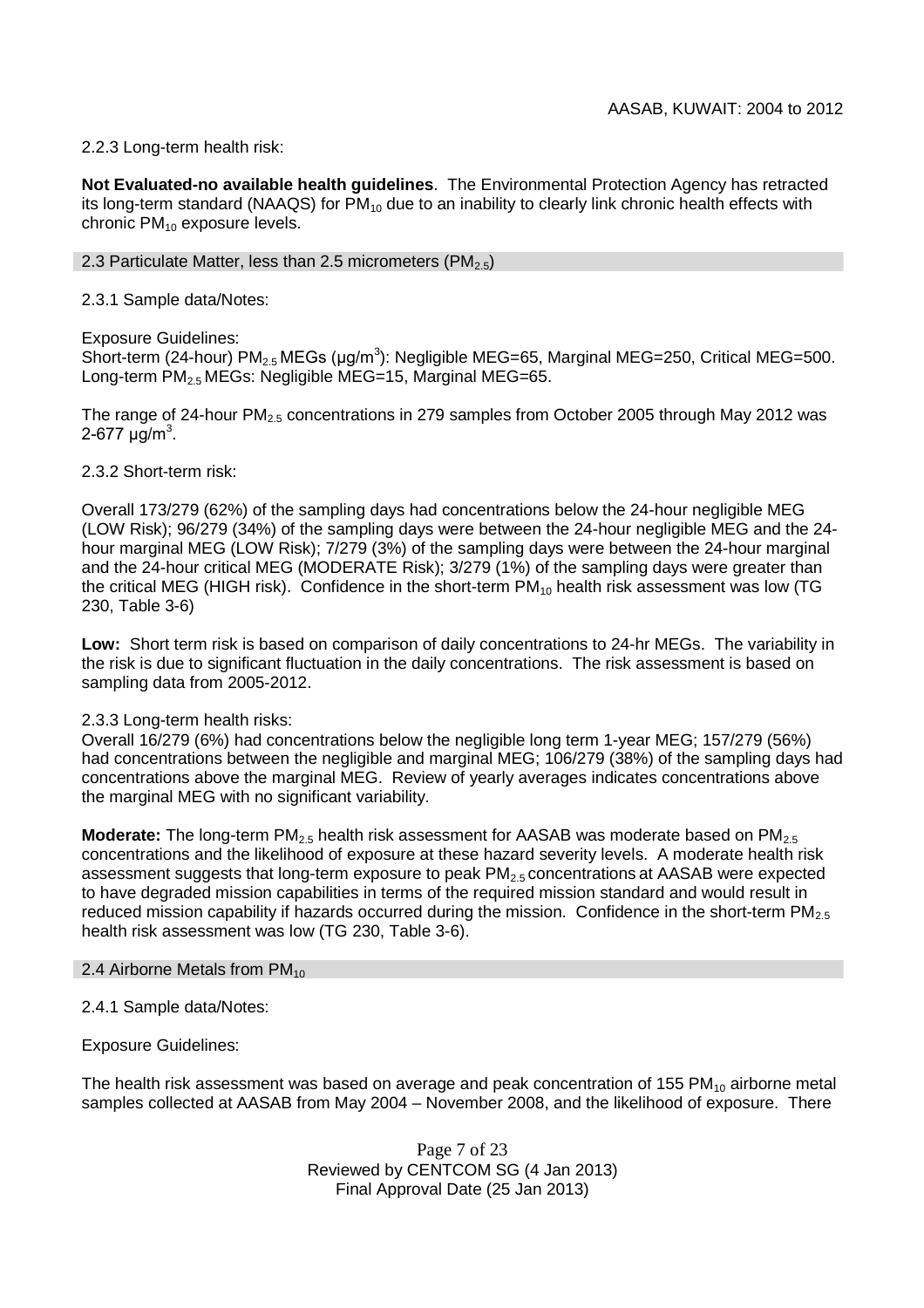were no sample results available before 2004. Risks are determined based on comparison to available MEGs.

## 2.4.2 Short and long-term health risks:

**None identified based on the available sampling data**: All contaminants were measured at concentrations below MEGs. Three contaminants have detection limits greater than the MEG (Beryllium, Cadmium, and Vanadium). Since these contaminants weren't detected in any of the samples and there is no expected source of these contaminants, no further assessment was needed (based on guidance in TG 230 paragraph 3.4.4.4). Confidence in this risk assessment is low based on limitations in sampling data and analytical limits of detection.

#### 2.5 Volatile Organic Compounds (VOC)

2.5.1 Sample data/Notes:

The health risk assessment was based on average and peak concentration of 18 valid volatile organic chemical (VOC) air samples collected at AASAB from May 2004, November 2008, and the likelihood of exposure. VOCs were detected in some of the samples, but at levels below pertinent MEGs. Risks are determined based on comparison to available MEGs.

2.5.2 Short and long-term health risks:

**None identified based on the available sampling data.** No parameters exceeded 1-year Negligible MEGs.

## **3 Soil**

#### 3.1 Site-Specific Sources Identified

#### 3.2 Sample data/Notes:

A total of 14 valid surface soil samples were collected from AASAB from May 2004 – May 2006 to assess OEH health risk to deployed personnel. The primary soil contamination exposure pathways are dermal contact and dust inhalation. Typical parameters analyzed for included SVOCs, radionuclides, heavy metals, PCBs, pesticides, herbicides. If the contaminant was known or suspected, other parameters may have been analyzed for (i.e. total petroleum hydrocarbons (TPH) and polycyclic aromatic hydrocarbons (PAH) near fuel spills).

3.3 Short-term health risk:

**Not an identified source of health risk**. Currently, sampling data for soil are not evaluated for short term (acute) health risks**.**

#### 3.4 Long-term health risk:

**None identified based on available sample data.** No parameters exceeded 1-year Negligible MEGs.

## **4 Water**

In order to assess the health risk to US personnel from exposure to water in theater, the US Army Public Health Command (USAPHC) identified the most probable exposure pathways. These were

> Page 8 of 23 Reviewed by CENTCOM SG (4 Jan 2013) Final Approval Date (25 Jan 2013)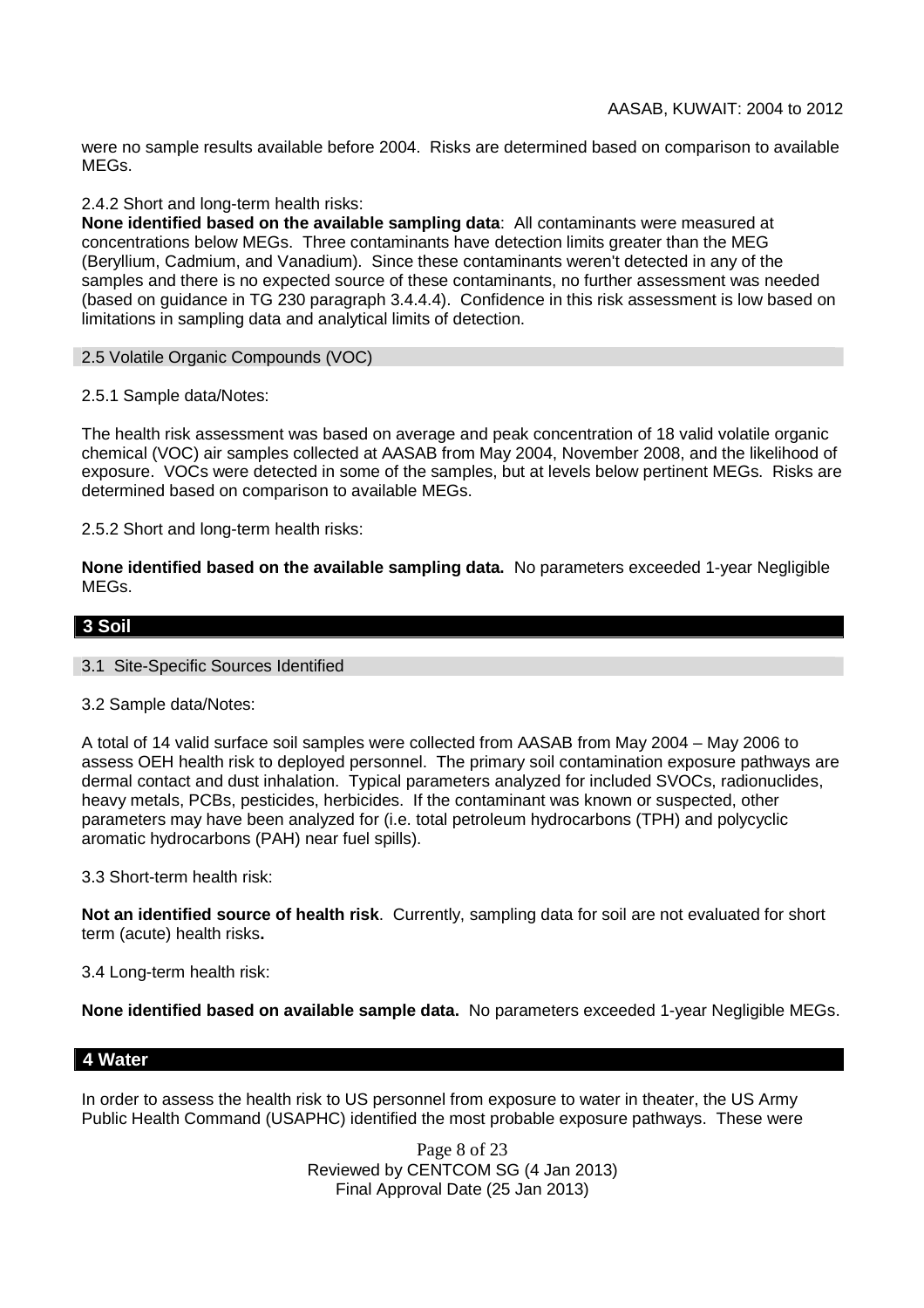based on the administrative information provided on the field data sheets submitted with the samples taken over the time period being evaluated. Bottled water is the primary source of drinking water for all deployed personnel in Kuwait. Desalinated seawater is the primary source of potable water in Kuwait. The water is filtered and treated to meet Kuwaiti Environmental Public Authority standards. The water distribution system on AASAB is used for personal hygiene, cooking, and dishwashing. The system may become contaminated during distribution because of aging or corroded pipes, poor system integrity, pressure fluctuations from power shortages causing back siphoning, and subsequent microbial or chemical infiltration. A complete assessment of the Kuwait water distribution system is not possible due to the access and travel restrictions.

## 4.1 Drinking Water: Bottled

#### 4.1.1 Site-Specific Sources Identified

The distributors and all brands of bottled water utilized on AASAB are approved by the USAPHC. Each shipment of bottled water purchased for AASAB is tested by Bioenvironmental Engineering upon receipt IAW AFMAN 48-138. The monitoring includes total coliform presence/absence and E. coli for 4 bottles per lot. In addition, one random bottle of water is tested monthly for evidence of chemical agent contamination using the M-272 kit. The bottled water for the Movement Control Team is purchased by the Army and is tested and cleared by the environmental division of CSA contracting company. The monitoring includes total coliform presence/absence and E. coli.

## 4.1.2 Sample data/Notes:

One sample was collected in July 2007. All analytes were not detected at levels above the short or long term MEGs. Routine monitoring results are within acceptable limits. Records of these measurements are available in DOEHRS.

4.1.3 Short-term and long-term health risks:

## **None identified based on available sample data.**

#### 4.2 Non-Drinking Water: Treated/Disinfected

#### 4.2.1 Site-Specific Sources Identified

Non-potable water distribution for Camp Moreell and LSA is trucked in from Camp Arifjan. The water trucks fill the water tanks on a daily basis. Routine field testing of tap water is conducted monthly by the environmental division of CSA contracting company and the FDPMU. Monitoring includes total coliform presence/absence and *E. coli*.

The water for the rest of the base is provided by a desalination plant in Doha that is fed to a cistern and four tanks on the Kuwaiti side of the base through a pumping station in Jahra. There is one line from the cistern that feeds the "Rock" where the water is chlorinated and then distributed on the "Rock." This system is also looped back to the "Quarry" where it is also connected to the water provided to the Kuwaiti side of the base. Routine testing of tap water is conducted monthly on the "Rock" and Quarry" by 386 EMDG/SGPB. Monitoring includes total coliform presence/absence and *E. coli*, pH, chlorine residual, and M272. Additionally, an annual comprehensive screening analysis is taken and submitted to USAPHC IAW *TB Med 577*. All Results are loaded in DOEHRS DoD Surveillance program office.

While the water provided in the distribution systems meets *TB Med 577* for water potability, the systems are classified as non-potable due to lack of backflow prevention devices and the risk of infiltration to the

> Page 9 of 23 Reviewed by CENTCOM SG (4 Jan 2013) Final Approval Date (25 Jan 2013)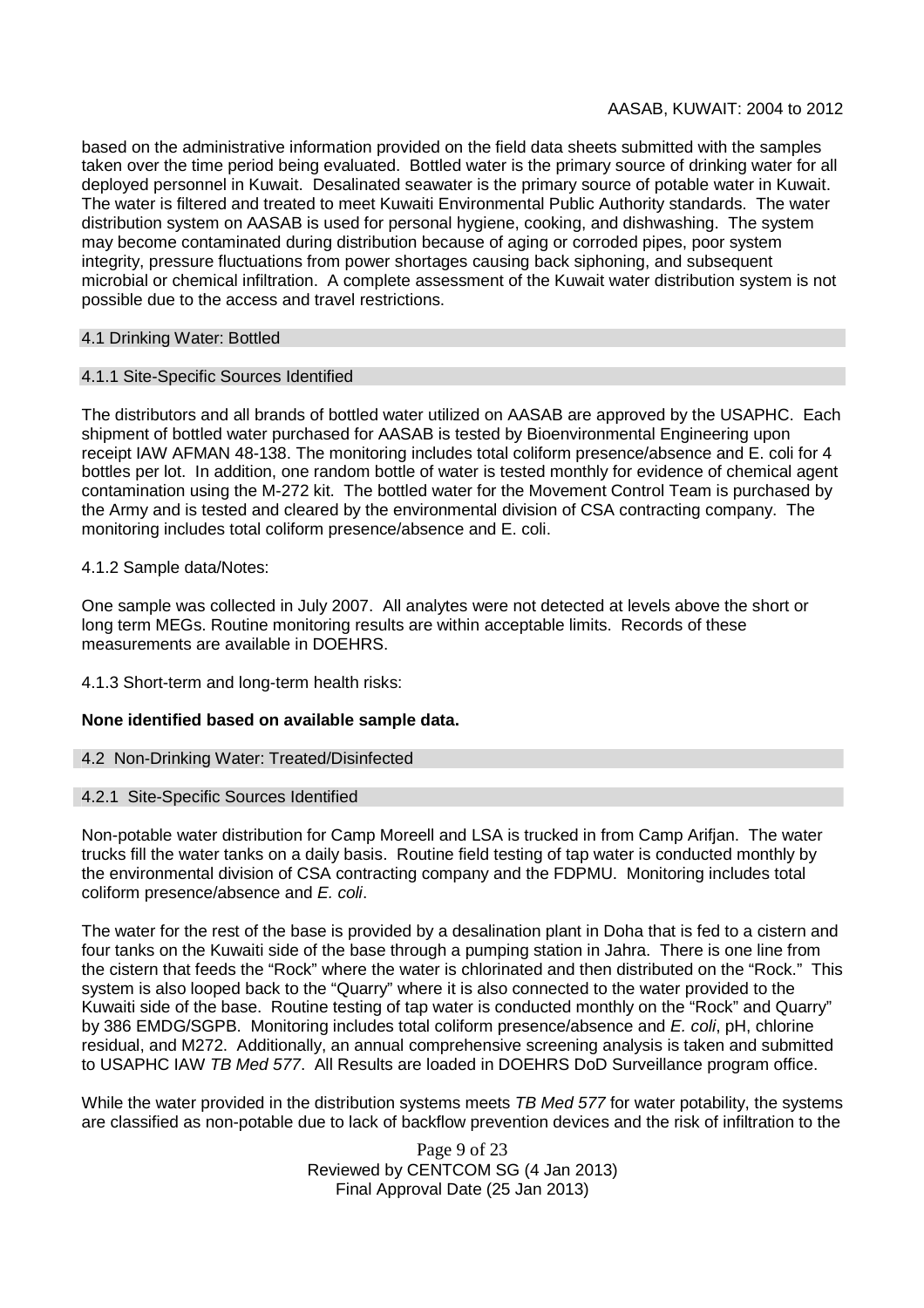aging system. The system can be used for brushing teeth, washing clothes, washing dishes, and taking showers.

Water must meet potable water standards per *TB Med 577*. Routine field tests conducted by 386 EMDG/SGPB and FDPMU include bacteriological, pH, free available chlorine (FAC) and other sanitation surveillance parameters per *TB Med 577*.

Although the primary route of exposure for most microorganisms was ingestion of the contaminated water, dermal exposure to some microorganisms, chemicals, and biological contaminants may have also caused adverse health effects. Complete exposure pathways would have included drinking, brushing teeth, personal hygiene, cooking, providing medical and dental care using a contaminated water supply or during dermal contact at vehicle or aircraft wash racks.

4.2.2 Sample data/Notes:

Exposure Guidelines:

14 samples collected from 2004 - 2012 were evaluated for this health risk assessment.

All analytes were not detected at levels above the short or long term MEGs.

Records indicate that the routinely monitored parameters (pH, chlorine, bacteriological) are typically within acceptable limits. Deviations from acceptable limits are investigated and corrected as they occur.

Records of these measurements are available in DOEHRS.

4.2.3 Short and long-term health risks:

**None identified based on available sample data:** All sample analytes were below the short and long-term Negligible MEGs.

#### **5 Military Unique**

5.1 Chemical Biological, Radiological Nuclear (CBRN) Weapons

No specific hazard sources were documented in Defense Occupational and Environmental Health Readiness System (DOEHRS), or the Military Exposure Surveillance Library (MESL) data portal between May 2004 and September 2012.

5.2 Depleted Uranium (DU)

DU munitions are not stored or worked on at AASAB. The only source of DU at AASAB is the counterweight of the tail in the C-130 aircraft. There is no evidence of exposure to AASAB personnel.

5.3 Ionizing Radiation

5.3.1 Industrial Radiography

Medical and Dental radiography are utilized in the EMEDS Clinic (Dental radiography ended Oct 2012). The radiology technician is the only individual enrolled in the thermoluminescent dosimetry (TLD) program, with no exposures recorded. Industrial radiography is utilized in the Contingency Aeromedical Staging Facility (CASF) for the anti-hijacking screening process, by explosive ordnance disposal (EOD)

> Page 10 of 23 Reviewed by CENTCOM SG (4 Jan 2013) Final Approval Date (25 Jan 2013)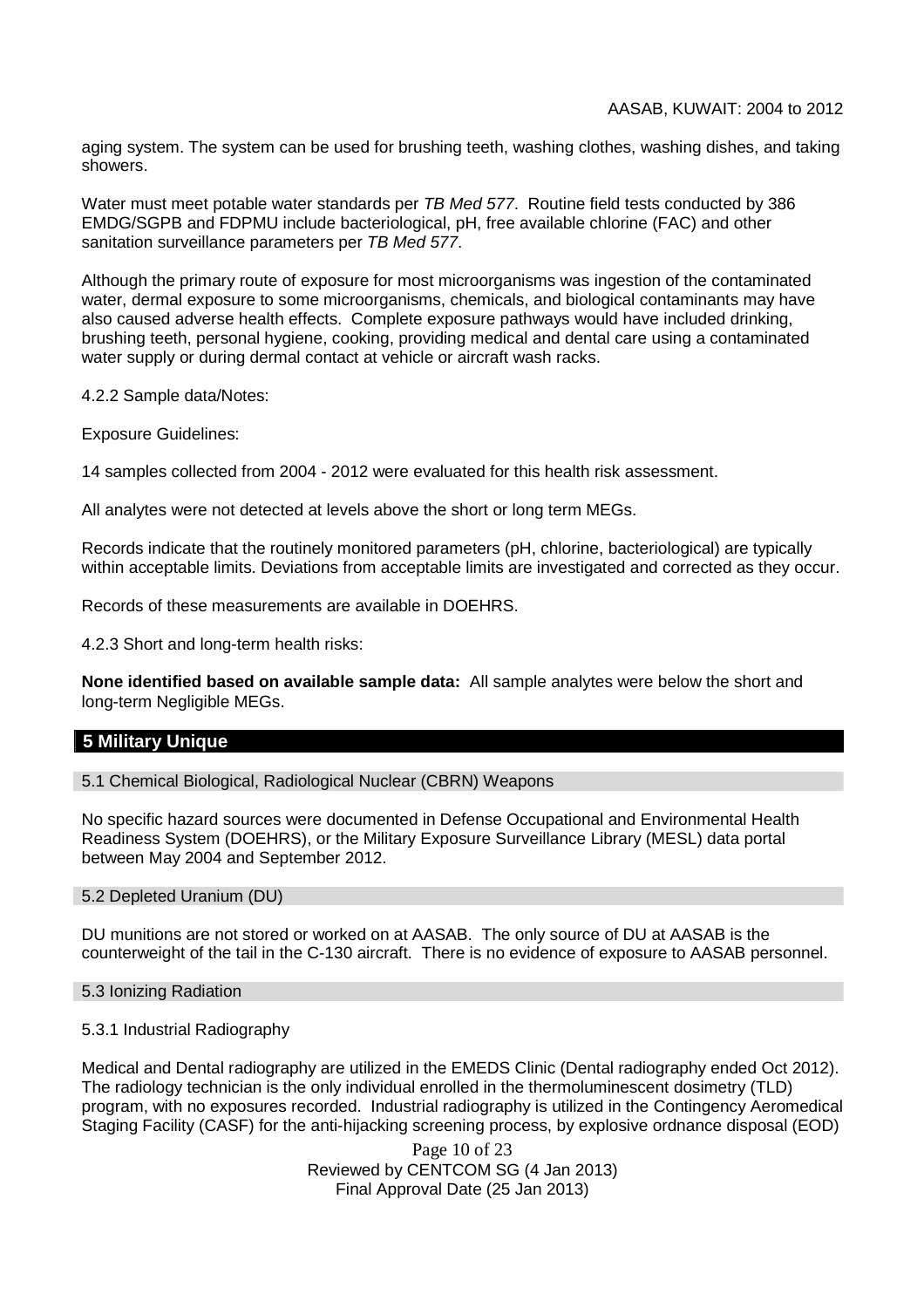for inspections, CE emergency management, and at the personnel search area at the Marauder Gate. Thirty-day TLD studies were performed throughout the EMDG buildings and at the base ECP. The results of these two studies showed a deep dose of 0 mrem, indicate exposures are well below the general population authorized dose of 100 mrem per year. Permitted radioactive materials and generally licensed devices are used in CBRNE detection equipment. Semi-annually radioactive material leak tests were conducted on ESFS generally licensed RAM and were all <2.8 pCi, indicating no leakage above the limit for generally licensed devices (0.005 microcurie, 10 CFR 31.5).

5.3.2 Short-term and long-term health risks:

Low: Procedures are in place to maintain exposures as low as reasonable achievable. Confidence in this risk is medium.

#### 5.4 Non-Ionizing Radiation

## 5.4.1 Lasers:

The C-17 aircraft has a LAIRCM with a Nominal Optical Hazard Distance (NOHD) of 200 ft (61 meters). 387 EFS personnel may have the AN/PEQ-2A which has a NOHD up to 863 ft (263 meters). Administrative procedures are in place to minimize incidents. The biggest risk is lasing of aircrews while flying. All personnel lased are evaluated by a flight surgeon, and if follow-on care is deemed necessary an optometrist at Camp Arifjan. This exposure is documented on SF600 and placed in their medical record.

5.4.2 Radio Frequency (RF) Radiation:

Aircraft and ground-based emitters have administrative procedures in place to reduce the potential for exposures and ensure personnel are not within the uncontrolled environment hazard distance. Ground based emitters have been evaluated and have administrative controls in place that ensure personnel are not within the uncontrolled environment hazard distance. Operators of these systems are aware to notify 386 EMDG/SGPB for any potential exposure to EMF radiation to be investigated and documented.

5.4.3 Short and long-term health risks:

Low: Procedures are in place to maintain exposures below the permissible exposure limits. Confidence in this risk assessment is medium.

## **6 Endemic Disease<sup>1</sup>**

All information was taken directly from the National Center for Medical Intelligence (NCMI) (https://www.intelink.gov/ncmi). Baseline Infectious Disease Risk Assessment for Kuwait - dated in 27 May 2010. This document lists the endemic disease reported in the region, its specific risks and severity and general health information about the disease. The general information on meningococcal meningitis regarding how it is transmitted from person to person came from the World Health Organization's Fact Sheet No. 141 on Meningococcal Meningitis. USCENTCOM MOD 11 (Reference 12 of this document) lists deployment requirements, to include immunization and chemoprophylaxis, in

Page 11 of 23 Reviewed by CENTCOM SG (4 Jan 2013) Final Approval Date (25 Jan 2013)

 $^1$  NOTE: "Risk" level refers to both severity of disease (without controls, for example vaccinations) and probability of disease based on local rates/endemic status. Diseases described are those presenting greater risk when compared with U.S. conditions. Most identified disease risks can and are being mitigated with military preventive medicine measures/policies.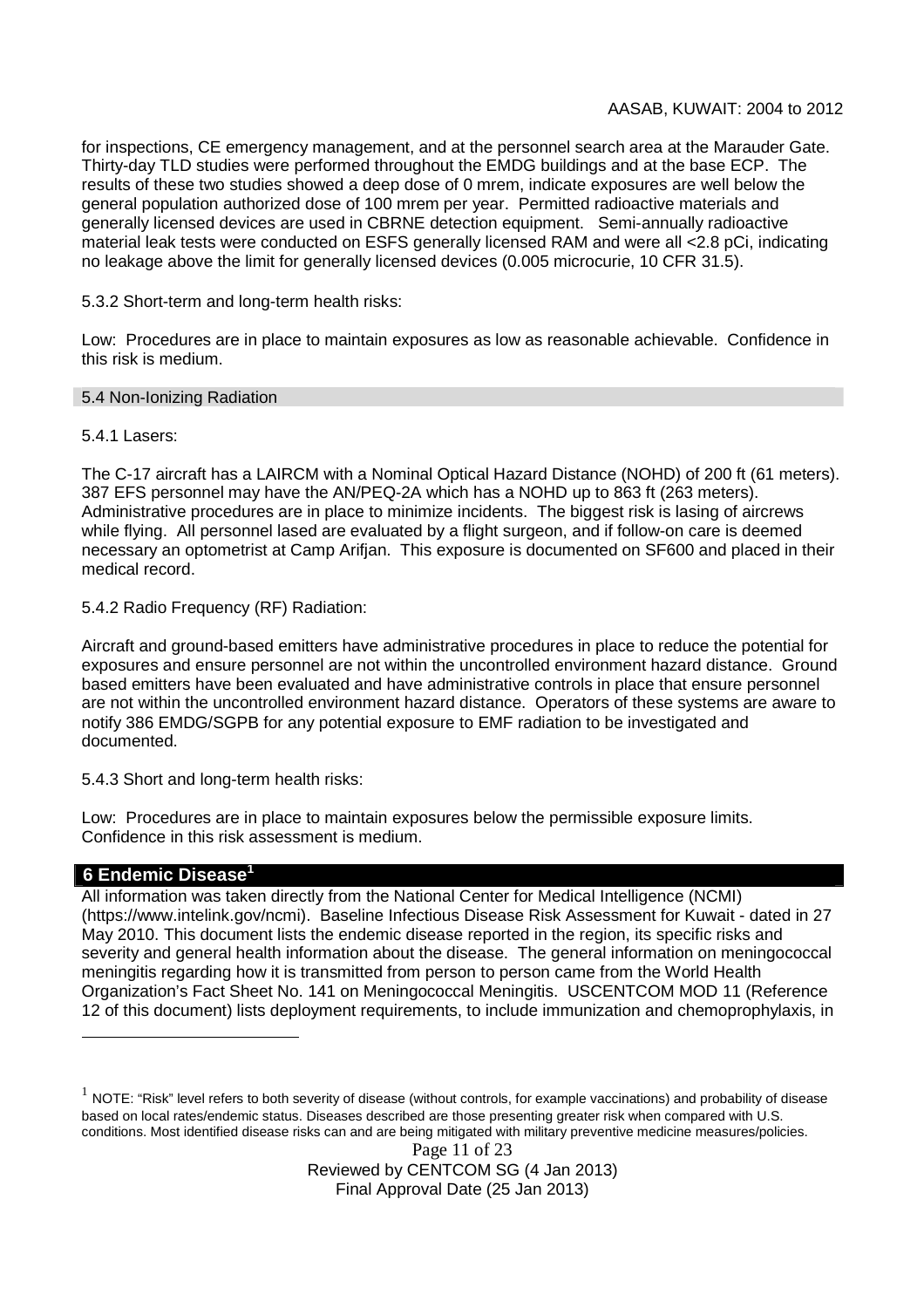effect during the time frame covered by this POEMS. Different MODs have existed over the timeframe covered by this POEMS but, only slight variations to the immunization policies for this region have been made. Most notably are the changes to the anthrax and smallpox policies.

#### 6.1 Foodborne and Waterborne Diseases

Food borne and waterborne diseases in the area were potentially transmitted through the consumption of local food and water. Sanitation was poor throughout the country, including major urban areas. Local food and water sources were heavily contaminated with pathogenic bacteria, parasites, and viruses to which most U.S. Service members have little or no natural immunity. Effective host nation disease surveillance did not exist within the country. Only a small fraction of diseases were identified or reported in host nation personnel. Diarrheal diseases could have been expected to temporarily incapacitate a very high percentage of U.S. personnel within days if local food or water was consumed. Hepatitis A and typhoid fever could have caused prolonged illness in a smaller percentage of unvaccinated personnel. Vaccination was required for DOD personnel and contractors. In addition, although not specifically assessed in this document, viral gastroenteritis (e.g., norovirus) and food poisoning (e.g., Bacillus cereus, Clostridium perfringens, and Staphylococcus) may have caused significant outbreaks. Key disease risks are summarized below:

## 6.1.1 Diarrheal Diseases (Bacteriological)

**Unmitigated High - Mitigated Low:** Mitigation was in place, U.S. Forces were provided food and water from approved sources. Diarrheal diseases can be expected to temporarily incapacitate a very high percentage of personnel (potentially over 50 percent per month) within days if local food, water, or ice is consumed. Field conditions (including lack of hand washing and primitive sanitation) may facilitate person-to-person spread and epidemics. Typically mild disease treated in outpatient setting; recovery and return to duty in less than 72 hours with appropriate therapy. A small proportion of infections may require greater than 72 hours limited duty, or hospitalization.

#### 6.1.2 Hepatitis A

**Unmitigated Moderate - Mitigated Low:** Unmitigated health risk to U.S. personnel was moderate year round. Mitigation was in place, US Personnel did not drink untreated water and vaccination with Hepatitis A vaccine is required for deployment into the CENTCOM AOR. Water consumed by US/DOD personnel was treated on military camps. Typical case involves 1 to 3 weeks of debilitating symptoms, sometimes initially requiring inpatient care; recovery and return to duty may require a month or more.

#### 6.1.3 Typhoid / Paratyphoid Fever

**Unmitigated Moderate – Mitigated Low:** Unmitigated health risk to U.S. personnel was moderate year round. Mitigation measures include mandatory Typhoid vaccination for US deployers to the CENTCOM AOR. Risk was typically highest following spring floods. Typhoid and paratyphoid were potentially acquired through the consumption of fecally contaminated food or water. Asymptomatic carriers are common with typhoid and contribute to sustained transmission. A small number of cases (less than 1% per month attack rate) could have occurred among unvaccinated personnel who consumed local food, water, or ice. Common source outbreaks may have occurred. Mitigation was in place, US personnel did not drink untreated water. With appropriate treatment, typhoid and paratyphoid fever are debilitating febrile illnesses typically requiring 1 to 7 days of supportive care, followed by return to duty.

#### 6.1.4 Diarrhea - Protozoal

Page 12 of 23 Reviewed by CENTCOM SG (4 Jan 2013) Final Approval Date (25 Jan 2013)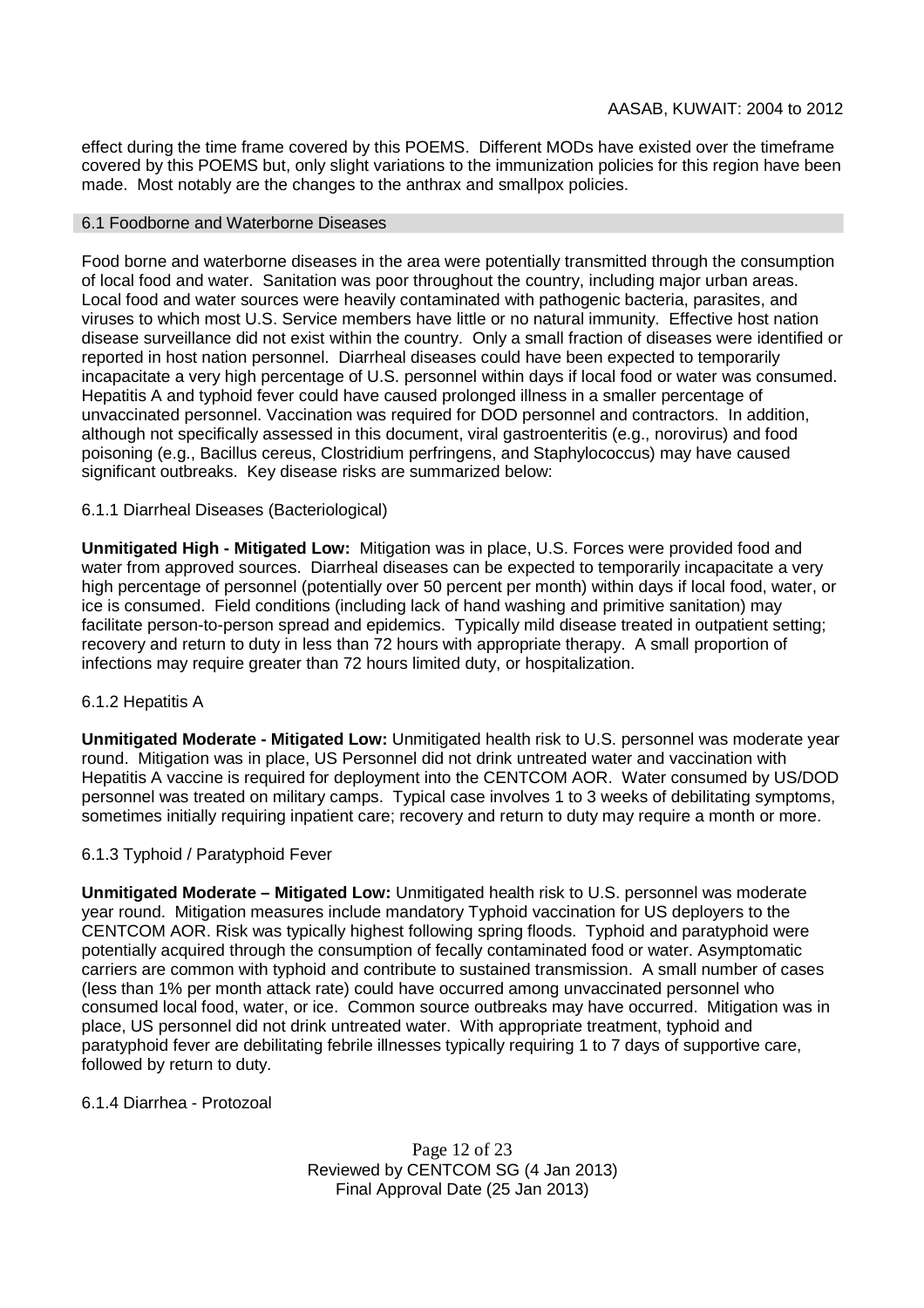**Unmitigated Moderate – Mitigated Low:** Mitigation was in place, US personnel did not drink untreated water. Risk was typically highest following spring floods. In general, Cryptosporidium spp., Entamoeba histolytica, and Giardia lamblia were the most common protozoal causes of diarrhea wherever sanitary conditions are significantly below U.S. standards. A small number of cases (less than 1% per month attack rate) could have occurred among personnel consuming local food, water, or ice. Outbreaks affecting a higher percentage of personnel were possible with Cryptosporidium. Symptomatic cases varied in severity; typically mild disease demonstrating recovery and return to duty in less than 72 hours with appropriate therapy; severe cases may require 1 to 7 days of supportive care, followed by return to duty.

## 6.1.5 Short-term Health Risks:

**Unmitigated Moderate to High – Mitigated Low**: The overall short-term unmitigated risk associated with food borne and waterborne diseases was considered High (for bacterial diarrhea) to Moderate (for hepatitis A, typhoid fever / paratyphoid fever and diarrhea-protozoal) if local food or water is consumed. Preventive medicine measures such as vaccinations reduce the risk estimate to none (for Hepatitis A and Typhoid fever). Additionally, U.S. Forces were provided food and water from approved sources. Confidence in the health risk estimate was Medium

## 6.1.6 Long-term Health Risks:

## **None identified based on available data.**

#### 6.2 Arthropod Vector-Borne Diseases

During warmer months (approximately June to September), ecological conditions in rural and periurban areas support arthropod vectors, including mosquitoes, ticks, and sandflies, with variable rates of disease transmission. Because Kuwait lacks adequate diagnostic capability, vector-borne diseases frequently are underreported, and there is a reliance on clinical (symptom-based, vs. laboratory confirmation- based) diagnosis. Vector-borne diseases were transmitted at low or unknown levels and may have constituted a significant health risk in the absence of mitigation measures. See Section 10.4 for more information about pesticides and pest control measures.

#### 6.2.1 Leishmaniasis – Cutaneous/Visceral

**Unmitigated Moderate – Mitigated Low:** Potential health risk to U.S. personnel was Moderate year round. For U.S. personnel, risk mitigation included proper wear of treated uniforms, application of repellent to exposed skin, and minimizing outdoor activities (when possible) between dusk and dawn. Leishmaniasis is transmitted by sandflies. Transmission generally was limited to the warmer months. A small number of cases (less than 1% per month attack rate) could occur among personnel exposed to sandfly bites in areas with infected people, rodents, dogs, or other reservoir animals. Asymptomatic chronic infections may have occurred, which may become symptomatic years later. Cutaneous infection was unlikely to be debilitating, though lesions can be disfiguring. Definitive treatment previously required non-urgent evacuation to the continental United States; currently, not all cases require evacuation.

#### 6.2.2 Sandfly Fever

**Low:** Sandfly fever had a low health risk, and transmission generally was limited to the warmer months. The disease is transmitted by sandflies, which typically bite at night and breed in dark places rich in organic matter, particularly in rodent or other animal burrows. Other suitable habitats include leaf litter, rubble, loose earth, caves, and rock holes. Sandflies may be common in peridomestic settings.

> Page 13 of 23 Reviewed by CENTCOM SG (4 Jan 2013) Final Approval Date (25 Jan 2013)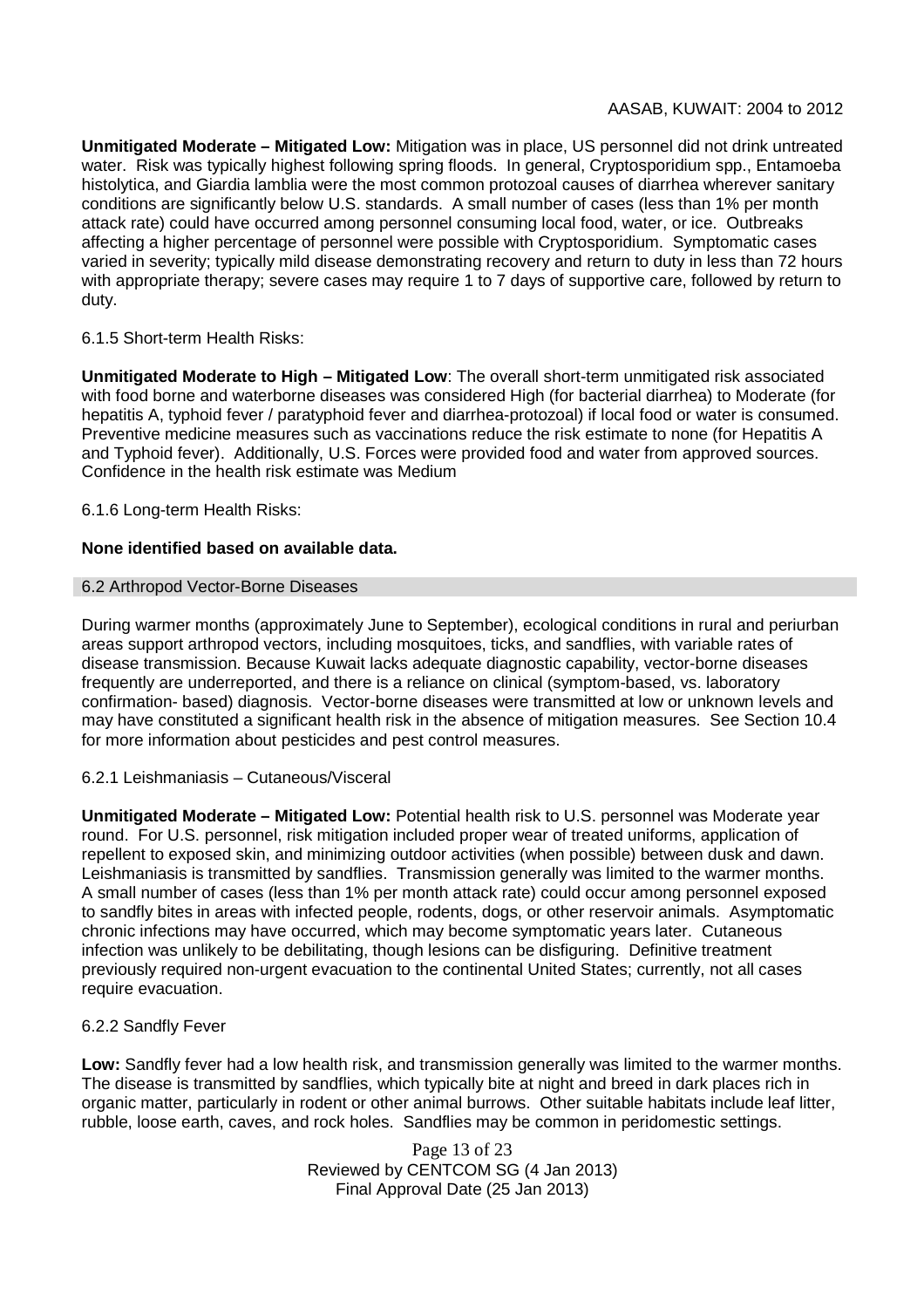Abandoned dwellings, sometimes used by troops as temporary quarters, also can harbor significant numbers of sandflies. Stables and poultry pens in peridomestic areas also may harbor sandflies. Although data were insufficient to assess potential disease rates, 1 to 10 percent of personnel could have been affected per month under worst case conditions. In small groups, exposed to heavily infected sandfly populations in focal areas, attack rates could have been very high (over 50 percent). Incidents can result in debilitating febrile illness typically requiring 1 to 7 days of supportive care followed by return to duty.

## 6.2.3 Typhus-Fleaborn

**Low:** The disease is transmitted by fleas, usually on rats. While rat fleas are the most common vectors, cat fleas and mouse fleas are less common modes of transmission. These fleas are not affected by the infection. Human infection occurs because of flea-fecal contamination of the bites on human skin.

## 6.2.4 West Nile Fever

**Low:** Potential health risk to U.S. personnel was Low with transmission generally limited to the warmer months. West Nile fever was present and was maintained by bird populations and multiple species of Culex mosquitoes that help to transfer the diseases from birds to humans. The majority of infections in young, healthy adults are asymptomatic although it can result in fever, headache, tiredness, and body aches, occasionally with a skin rash (on the trunk of the body) and swollen lymph glands.

## 6.2.5 Sindbis (and Sindbis-like virus)

**Low:** Sindbis is a low risk with rare cases present. The virus is transmitted by mosquitoes and is maintained in nature by transmission between vertebrate (bird) hosts and invertebrate (mosquito) vectors. Humans are infected with Sindbis virus when bitten by an infected mosquito.

## 6.2.6 Short and long-term health risks:

**Unmitigated Low to Moderate - Mitigated Low:** The unmitigated health risk estimate was low to moderate. Health risk was reduced to low by proper wear of the uniform, application of repellent to exposed skin, and appropriate chemoprophylaxis. Confidence in health risk estimate was medium.

#### 6.3 Water Contact Diseases

Operations or activities that involved extensive water contact may have resulted in personnel being temporarily debilitated with leptospirosis in some locations. Leptospirosis health risk typically increases during flooding. In addition, although not specifically assessed in this document, bodies of surface water were likely to be contaminated with human and animal waste. Activities such as wading or swimming may have resulted in exposures to enteric diseases such as diarrhea and hepatitis via incidental ingestion of water. Prolonged water contact also may have also lead to the development of a variety of potentially debilitating skin conditions such as bacterial or fungal dermatitis.

6.3.1 Leptospirosis

Page 14 of 23 Reviewed by CENTCOM SG (4 Jan 2013) Final Approval Date (25 Jan 2013)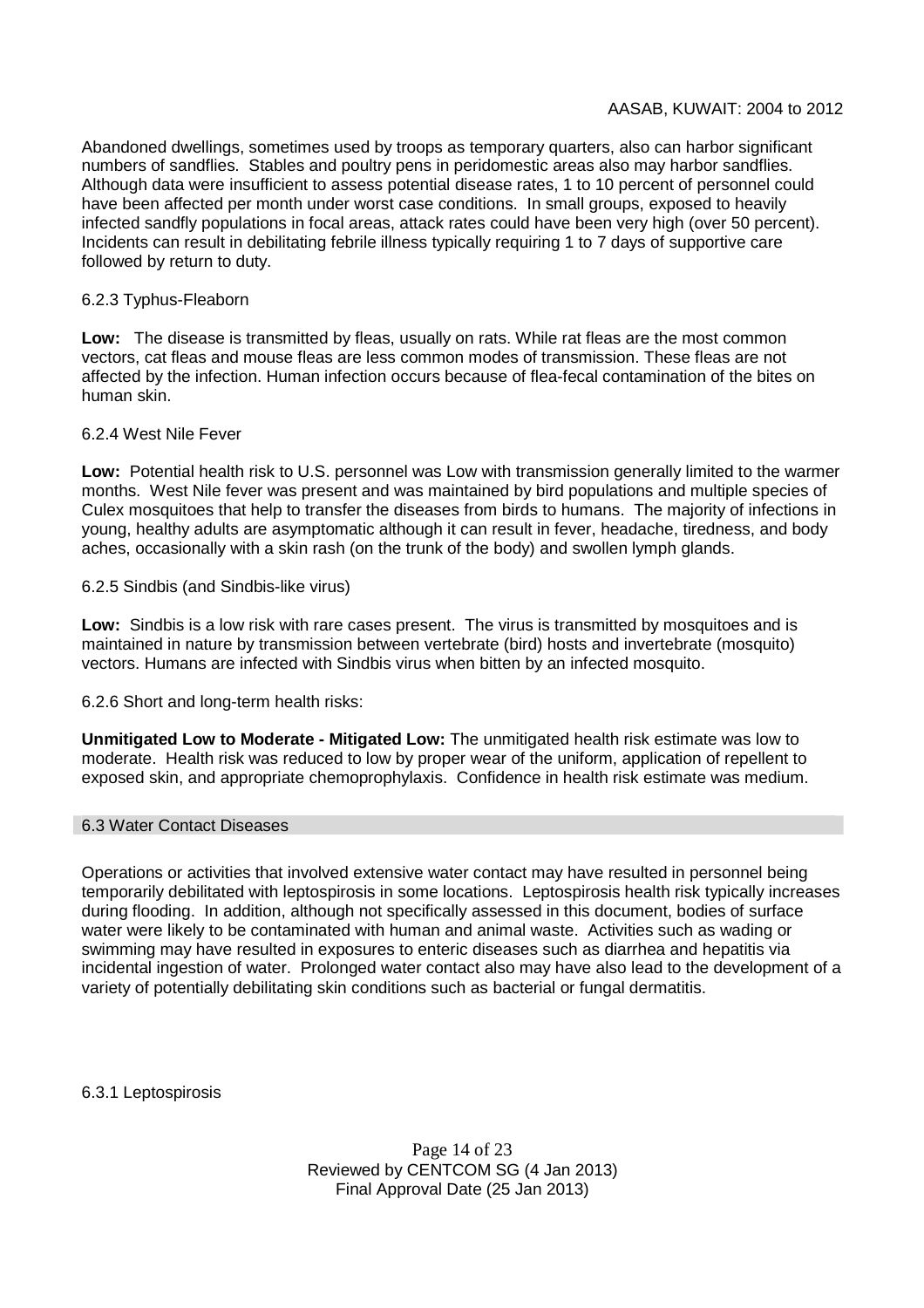**Unmitigated Moderate – Mitigated Low:** Leptospirosis risk is moderate year-round with peak season April through October. The disease is present in Kuwait, but at unknown levels. Data are insufficient to assess potential disease rates, up to 1-10 percent of personnel wading or swimming in bodies of water such as lakes, streams, or irrigated fields could be affected per month. Human infection occurs through exposure to water or soil contaminated by infected animals and has been associated with wading, and swimming in contaminated, untreated open water. Leptospirosis can enter the body through cut or abraded skin, mucous membranes, and conjunctivae. Ingestion of contaminated water can also lead to infection. The acute generalized illness associated with infection can mimic other tropical diseases (for example, dengue fever, malaria, and typhus), and common symptoms include fever, chills, myalgia, nausea, diarrhea, cough, and conjunctival suffusion. Manifestations of severe disease can include jaundice, renal failure, hemorrhage, pneumonitis, and hemodynamic collapse. Recreational activities involving extensive water contact may result in personnel being temporarily debilitated with leptospirosis.

## 6.3.2 Short-term health risks:

**Low:** Health risk of leptospirosis was moderate. Confidence in the health risk estimate was medium

6.3.3 Long-term health risks:

## **None identified based on available data.**

#### 6.4 Respiratory Diseases

Although not specifically assessed in this document, deployed U.S. forces may have been exposed to a wide variety of common respiratory infections in the local population. These included influenza, pertussis, viral upper respiratory infections, viral and bacterial pneumonia, and others. U.S. military populations living in close-quarter conditions were at risk for substantial person-to-person spread of respiratory pathogens. Influenza was of particular concern because of its ability to debilitate large numbers of unvaccinated personnel for several days.

#### 6.4.1 Tuberculosis (TB)

**Low:** Potential health risk to U.S. personnel was Low year round. Transmission typically requires close and prolonged contact with an active case of pulmonary or laryngeal tuberculosis (TB), although it also can occur with more incidental contact. The likelihood of exposure to an active case varies with the overall incidence and the degree of contact with the local population, particularly those living in conditions of crowding and poverty. Tuberculin skin test (TST) conversion rates may have been elevated over baseline for personnel with prolonged close exposure to local populations. A TST screening to detect latent infection may have been warranted in personnel with a history of prolonged close exposure to local populations. Tuberculosis exposure and infection is evaluated as part of the Post Deployment Health Assessment (PDHA) process.

#### 6.4.2 Meningococcal Meningitis

**Low:** Potential health risk to U.S. personnel was Low year round. However, the health risk may have been elevated during cooler months. Asymptomatic colonization and carriage of meningococcal bacteria was common worldwide, including within U.S. military populations; rare symptomatic cases may have occured periodically in military populations, regardless of geographic location.

> Page 15 of 23 Reviewed by CENTCOM SG (4 Jan 2013) Final Approval Date (25 Jan 2013)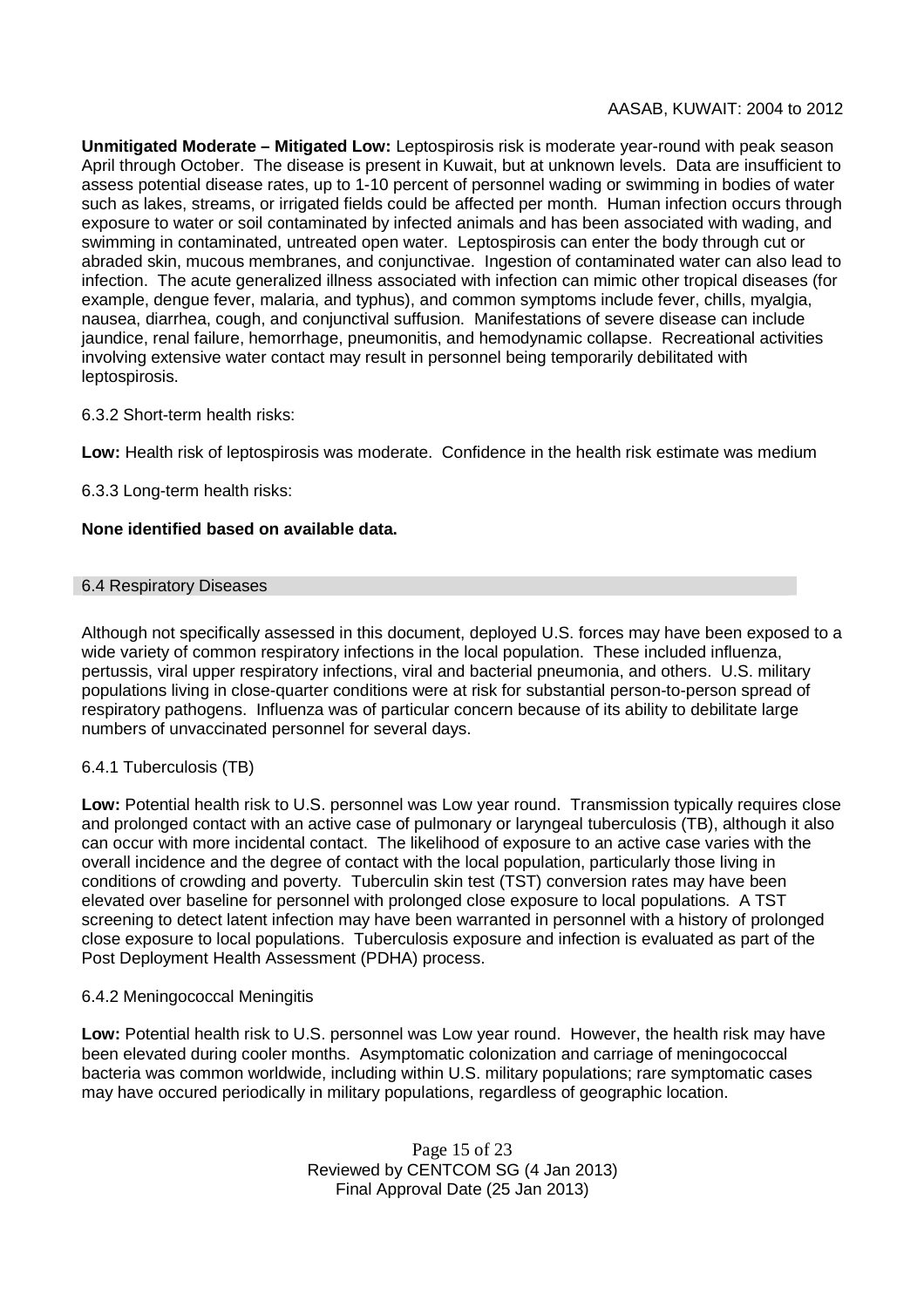Meningococcal meningitis is potentially a very severe disease typically requiring intensive care; fatalities may occur in 5-15% of cases.

6.4.3 Short-term health risks:

**Low:** Confidence in the health risk estimate was Medium

6.4.4 Long-term health risks:

#### **None identified based on available data.**

#### 6.5 Animal-Contact Diseases

#### 6.5.1 Q-Fever

**Unmitigated Moderate – Mitigated Low:** Potential health risk to U.S. personnel was Moderate year round. Rare cases were possible among personnel exposed to aerosols from infected animals, with clusters of cases possible in some situations. Significant outbreaks (affecting 1-50%) could have occurred in personnel with heavy exposure to barnyards or other areas where animals are kept. Unpasteurized milk may also have transmitted infection. The primary route of exposure is respiratory, with an infectious dose as low as a single organism. Incidence could result in debilitating febrile illness, sometimes presenting as pneumonia, typically requiring 1 to 7 days of inpatient care followed by return to duty.

#### 6.5.2 Rabies

**Low:** Potential health risk to U.S. personnel was Low year round. Rabies is transmitted by exposure to virus-laden saliva of an infected animal, typically through bites. Prevalence in feral and wildlife populations was well above U.S. levels due to the lack of organized control programs. Personnel bitten by potentially infected reservoir species may have developed rabies in the absence of appropriate prophylaxis. The circumstances of the bite should have been considered in evaluating individual health risk; in addition to dogs and cats, bats or wild carnivores should also have been regarded as rabid unless proven otherwise. General Order 1B mitigated rabies risk by prohibiting contact with or adoption or feeding of feral animals. Very severe illness with near 100% fatality rate could have occurred in the absence of post-exposure prophylaxis. Typically the time period from exposure to the onset of symptoms is 2 – 12 weeks, but can rarely take several years.

#### 6.5.3 H5N1 avian influenza

**Low:** Potential health risk to U.S. personnel was Low. Although H5N1 avian influenza (AI) is easily transmitted among birds, bird-to-human transmission is extremely inefficient. Human infections have occurred on a very rare basis and have been associated with activities involving close, direct contact with infected poultry, such as plucking, slaughter, or other handling. There is no health risk from consumption of properly cooked poultry products. Human-to-human transmission appears to be exceedingly rare, even among relatively close contacts. Extremely rare cases (less than 0.01% per month attack rate) could have occurred. Incidence could have resulted in very severe illness with fatality rate higher than 50 percent in symptomatic cases.

6.5.4 Short-term health risks:

Page 16 of 23 Reviewed by CENTCOM SG (4 Jan 2013) Final Approval Date (25 Jan 2013)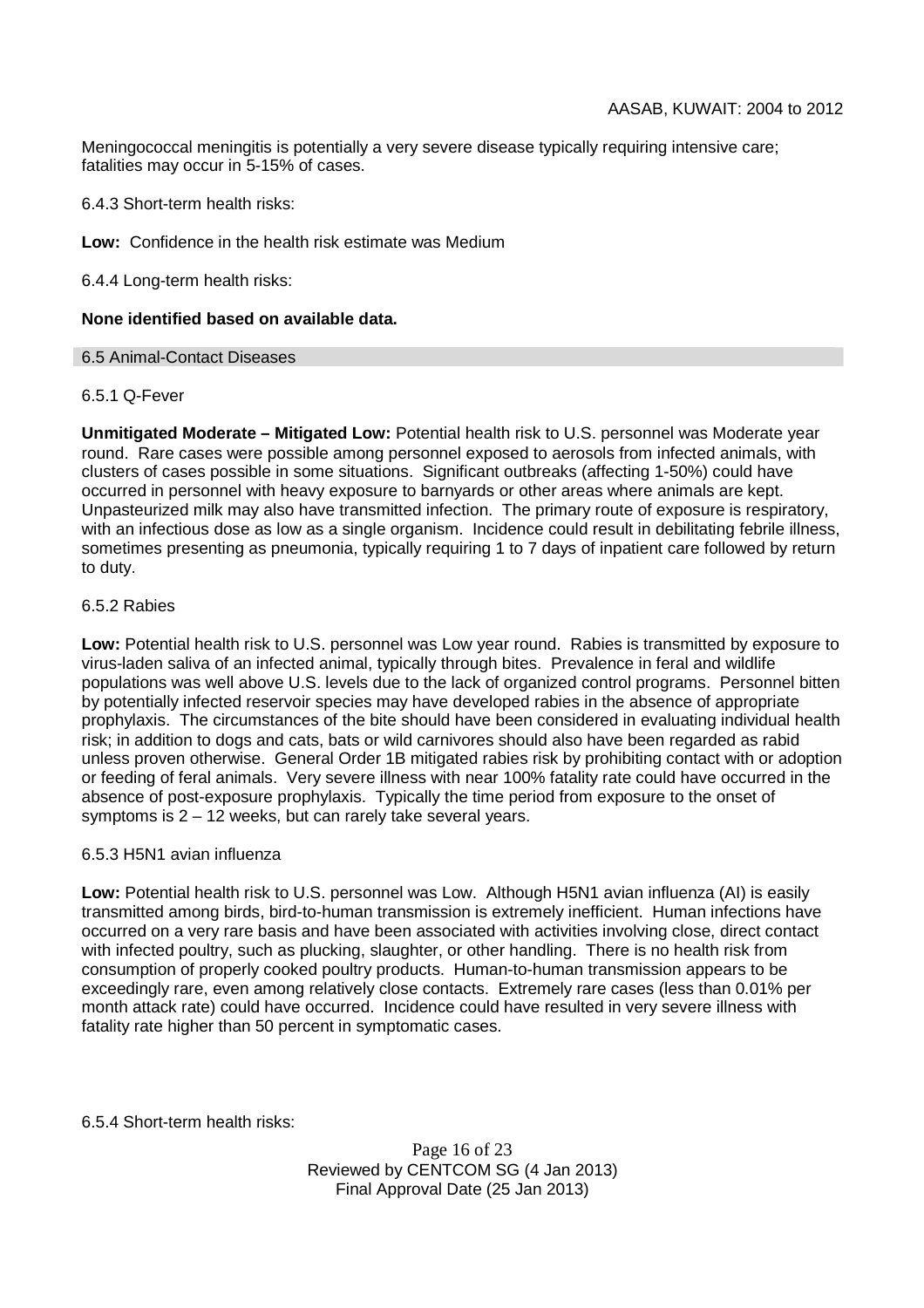**Unmitigated Variable – Mitigated Low**: Low for rabies and H5N1, Moderate for Q-fever. Confidence in the health risk estimate was Medium.

6.5.5 Long-term health risks:

**Low:** The long term risk for rabies was Low.

#### 6.6 Aerosolized Dust or Soil Contact Disease

6.6.1 Hantavirus hemorrhagic fever with renal syndrome (HFRS)

**Unmitigated Moderate - Mitigated Low:** Hantaviruses are carried and transmitted by rodents. People can become infected with these viruses and develop HFRS after exposure to aerosolized urine, droppings, or saliva of infected rodents or after exposure to dust from their nests. Transmission may also occur when infected urine or these other materials are directly introduced into broken skin or onto the mucous membranes of the eyes, nose, or mouth. In addition, individuals who work with live rodents can be exposed to hantaviruses through rodent bites from infected animals. Transmission from one human to another may occur, but is extremely rare.

#### 6.6.2 Short term health risks

**Low:** Moderate short-term risk due to rare occurrence. Confidence in risk estimate is medium.

6.6.3 Long-term health risks**:**

None identified based on available data.

## 7 Venomous Animal/Insect

All information was taken directly from the Clinical Toxinology Resources web site (http://www.toxinology.com) from the University of Adelaide, Australia and from the Armed Forces Pest Management Board Living Hazards Database (http://www.afpmb.org/content/living-hazards-database). The species listed below have home ranges that overlap the location of Kuwait and may have presented a health risk if they were encountered by personnel. Personnel at AASAB experience minimal sightings or contact.

7.1 Scorpions

- Androctonus crassicauda (Black Scorpion), Leiurus quinquestriatus (Death Stalker):: Severe envenoming possible, potentially lethal. Cardiotoxicity may be direct or indirect, but is a feature of severe envenoming, with cardiac arrhythmias, cardiac failure.
- Apistobuthus pterygocercus, Buthacus lepochelys, Compsobuthus arabicus, Compsobuthus pallidus, Orthochirus scrobiculosus, : There are a number of dangerous Buthid scorpions, but also others known to cause minimal effects only. Without clinical data it is unclear where this species fits within that spectrum.

7.2 Snakes

Page 17 of 23 Reviewed by CENTCOM SG (4 Jan 2013) Final Approval Date (25 Jan 2013)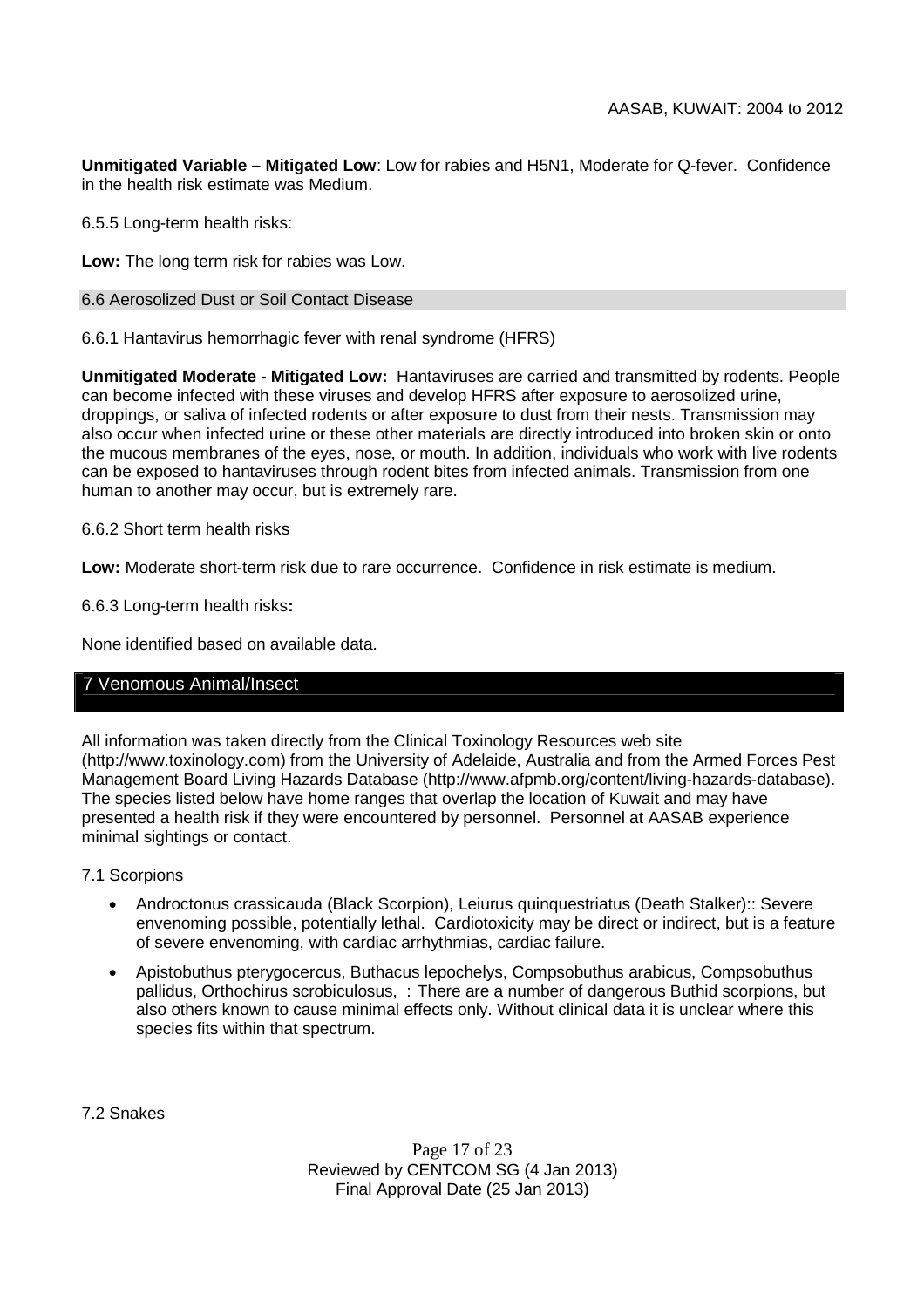Astrotia stokesii (Stokes' Sea Snake), Enhydrina schistose (Beaked Sea Snake), Hydrophis cyanocinctus (Asian Annulated Sea Snake), Hydrophis gracilis (Graceful Small-headed Sea Snake) Hydrophis lapemoides (Persian Gulf Sea Snake) Hydrophis ornatus (Reef Sea Snake), Hydrophis spiralis (Yellow Sea Snake), Lapemis curtus (Shaw's Sea Snake), Pelamis platurus (Yellow Bellied Sea Snake), Thalassophina viperina (Olive Sea Snake): Sea snake bites vary from trivial to lethal envenoming.

 Cerastes gasperettii (Gasperetti's Horned Sand Viper): Significant local effects and systemic effects, including coagulopathy can occur.

 Echis sochureki (Sochurek's Saw-scaled Viper), Macrovipera lebetina (Blunt-nosed Viper): Severe envenoming possible, potentially lethal.

7.3 Snails

 Conus Textile (snails): Serious & painful envenomations (sometimes fatal) usually occur when swimmers (waders) pick up shells with live snails still inside

#### 7.4 Short-term health risk:

**Unmitigated High – Mitigated Low:** If encountered, effects of venom varied with species from mild localized swelling (to potentially lethal effects. See effects of venom above. Confidence in the health risk estimate was low (TG 230 Table 3-6).

7.5 Long-term health risk:

None identified.

#### 8 Heat/Cold Stress

Kuwait's climate is subtropical desert climate with two distinct seasons. Summer is May through October, and winter is November through April. During the summer months frequent sand storms are caused by arid shamal winds which blow across the Persian Gulf. Winter brings all of Kuwait's annual precipitation (0.2-1 inch), which is sometimes heavy enough to produce minor local flooding.

#### 8.1 Heat

The health risk of heat stress/injury based on temperatures alone is Low (< 78 °F) in November - March, High (82-87.9°F) in April and extremely high (≥ 88°F) from May – October. However, work intensity and clothing/equipment worn pose greater health risk of heat stress/injury than environmental factors alone (Goldman, 2001).

Personnel are educated on dangers of heat stress, water intake and work/rest cycles.

8.1.1 Short-term health risk:

**Unmitigated Variable – Mitigated Low:** High health risk of heat injury in unacclimatized personnel from April to October, and Low from November to March. The risk of heat injury was reduced through preventive measures. Because the occurrence of heat stress/injury is strongly dependent on operational factors (work intensity and clothing), confidence in the health risk estimate was low (TG 230, Table 3-6).

> Page 18 of 23 Reviewed by CENTCOM SG (4 Jan 2013) Final Approval Date (25 Jan 2013)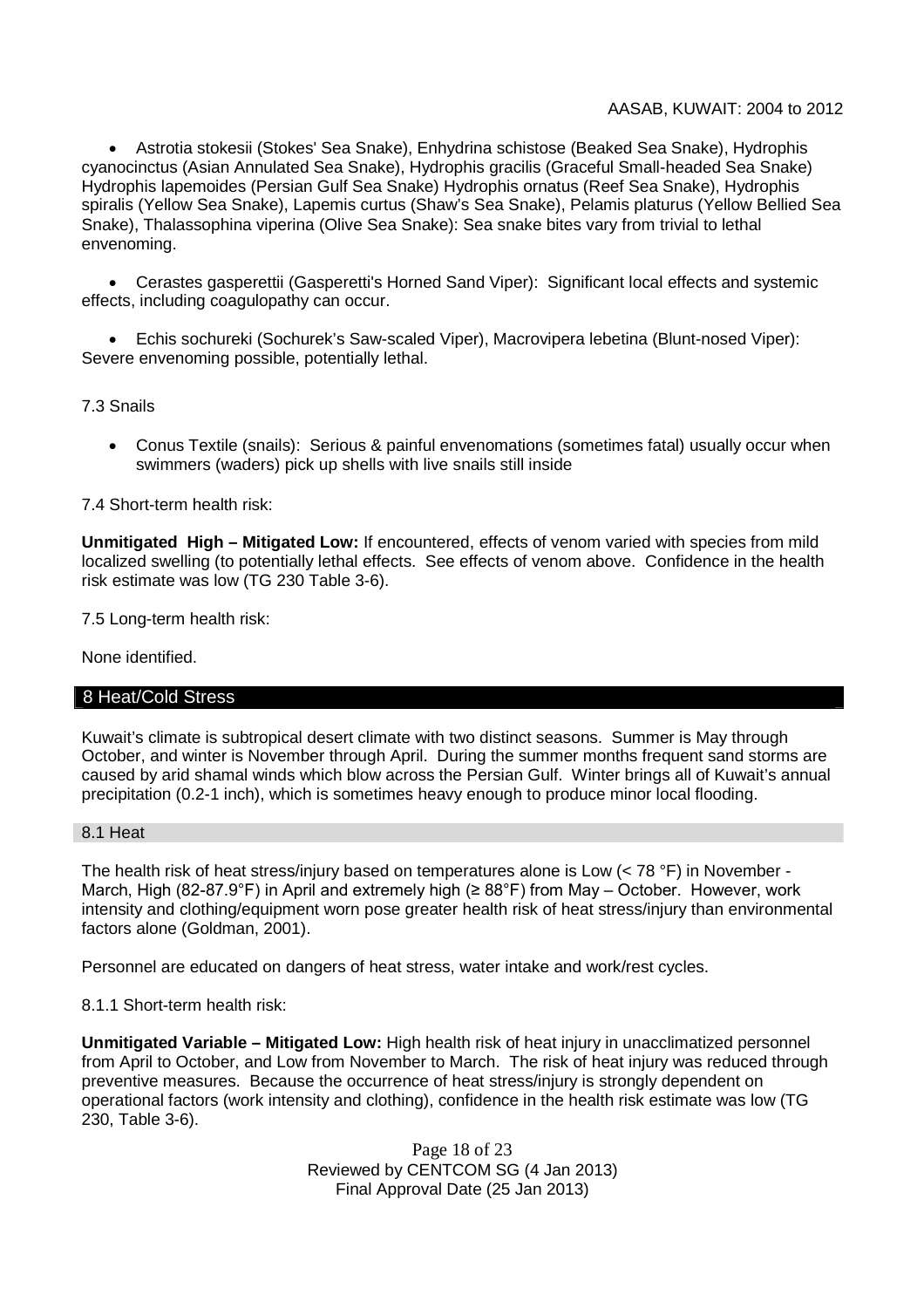## 8.1.2 Long-term health risk:

**Low:** Long-term health implications from heat injuries are rare but can occur, especially from more serious injuries such as heat stroke. However, the health risk may be greater to certain susceptible persons–those older (i.e., greater than 45 years), in lesser physical shape, or with underlying medical/health conditions. The long-term health risk was Low; confidence in the health risk estimates was medium (TG 230, Table 3-6).

#### 8.2 Cold

Even on warm days there can be a significant drop in temperature after sunset by as much as 40 °F. There is a risk of cold stress/injury when temperatures fall below 60 °F, which can occur from November to March. The health risk assessment for non-freezing cold injuries (chilblain, trench foot, and hypothermia) is Low based on historical temperature and precipitation data. Frostbite is unlikely to occur because temperatures rarely drop below freezing. However, personnel may encounter significantly lower temperatures during field operations at higher altitudes. As with heat stress/injuries, cold stress/injuries are largely dependent on operational and individual factors instead of environmental factors alone. With protective measures in place the health risk assessment is low for cold stress/injury; confidence in the health risk estimate is medium.

8.2.1 Short-term health risks:

**Low:** The health risk of cold injury is Low. Confidence in the health risk estimate is medium.

8.2.2 Long-term health risk:

**Low:** The health risk of cold injury is Low. Confidence in the health risk estimate is high

## **9 Noise**

#### 9.1 Continuous

Occupational and Environmental Health Assessments at AASAB indicate the potential for hazardous when working on or near the flightline and/or industrial shops. Appropriate hearing protection is provided for all individuals in shops which generate or are exposed to hazardous noise. Site-specific workplace surveillance data is available in DOEHRS and/or MESL.

9.1.1 Short-term health risks:

**Low:** Short-term risk of noise injury with appropriate hearing protection use is Low. Confidence in the health risk assessment is medium (TG 230, Table 3-6).

9.1.2 Long-term health risks:

**Moderate**: Long-term risk of noise injury with appropriate hearing protection use is Low to Moderate. Confidence in the health risk assessment is medium (TG 230, Table 3-6).

9.2 Impulse

Page 19 of 23 Reviewed by CENTCOM SG (4 Jan 2013) Final Approval Date (25 Jan 2013)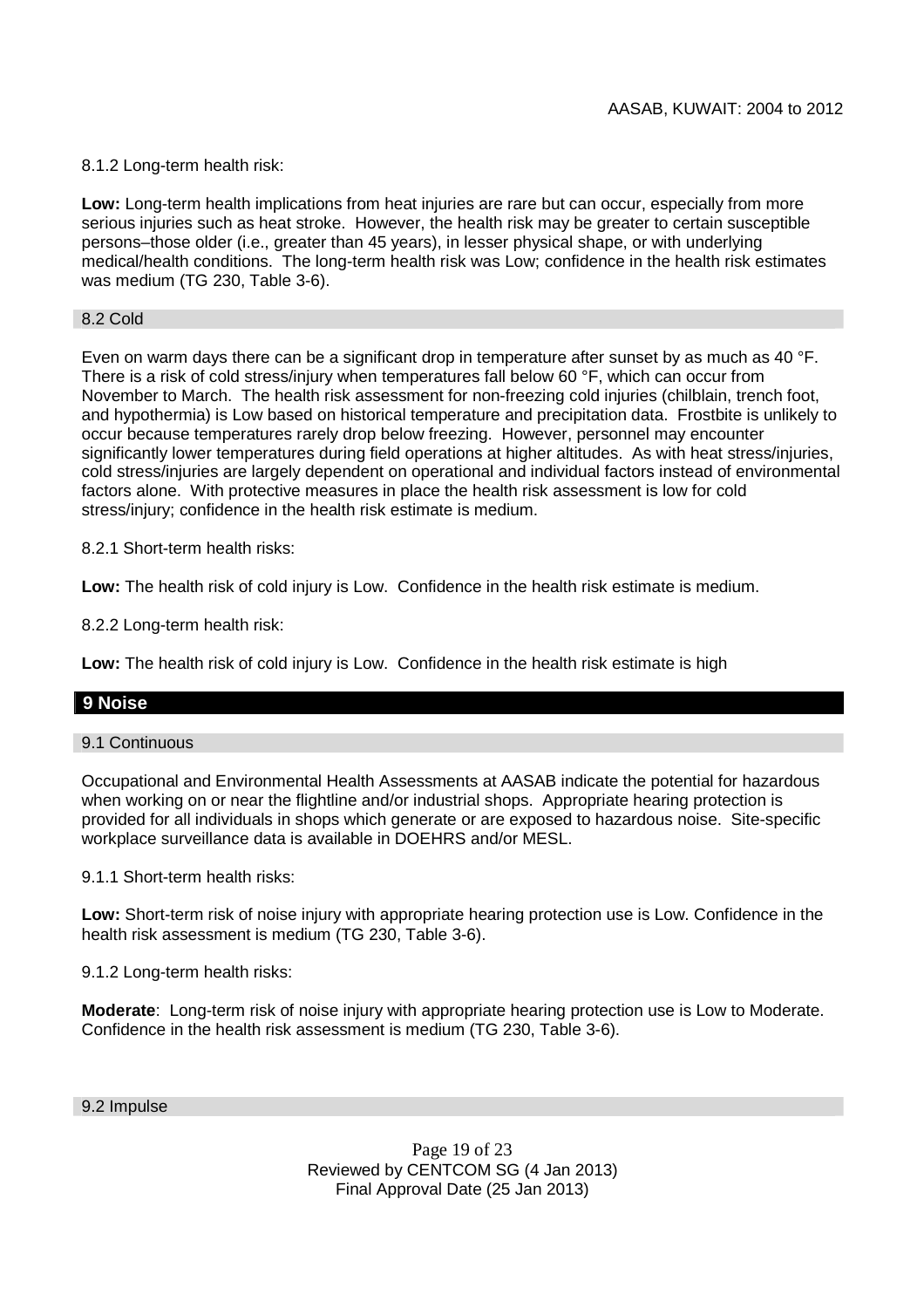While some potential for impulse noise may be from shop equipment, most of the exposure is from weapons qualification training at the Udairi Range. Disposable earplugs are available for use. Additionally, some personnel have the combat earplug.

**Low:** Short-term risk of noise injury with appropriate hearing protection use is Low. Confidence in the health risk assessment is medium (TG 230, Table 3-6).

9.1.2 Long-term health risks:

**Low**: Long-term risk of noise injury with appropriate hearing protection use is Low to Moderate. Confidence in the health risk assessment is medium (TG 230, Table 3-6).

## **10 Unique Incidents/Concerns**

#### 10.1 Potential environmental contamination sources

DoD personnel are exposed to various chemical, physical, ergonomic, and biological hazards in the course of performing their mission. These types of hazards depend on the mission of the unit and the operations and tasks which the personnel are required to perform to complete their mission. The health risk associated with these hazards depends on a number of elements including what materials are used, how long the exposure last, what is done to the material, the environment where the task or operation is performed, and what controls are used. These process and hazards are identified and evaluated in DOEHRS for the corresponding work centers. Exposures to these occupational hazards can occur through inhalation (air), skin contact, or ingestion; however exposures through air are generally associated with the highest health risk.

## 10.2 Waste Sites/Waste Disposal

10.2.1 Site specific sources identified:

Four sources of waste exist on base, medical, non-hazardous solid waste, hazardous industrial waste, and sanitary sewer/latrine waste. Base personnel have minimal contact with this waste and risk to any exposure is low. Hazardous medical waste (red-bagged) generated by the medical group is staged in an outdoor locked connex that is controlled by medical staff. The medical waste is delivered by medical technicians every-other week to camp Arifjan for incineration.

Non-hazardous solid waste generated by base residents is disposed of in various trash bins throughout the base. The trash bins are emptied through a host nation contractor. Office trash is collected and disposed of by the base janitorial contract personnel.

Currently, proper handling, storage, and disposal of industrial waste generated on base are coordinated at the unit level. Waste is turned in to the central short term storage hazardous material/waste satellite storage site which is managed by the base environmental coordinator (contract personnel). The waste is removed by host nation contract personnel.

The sanitary sewer is a plumbed system from all buildings on base. The sewage drains to a low-point holding tank. This tank is pumped out at least daily by contract personnel and is transported to the base sewage lagoon, commonly referred to as "The Green Mile". No U.S. personnel come into contact with the sewage or the lagoon. Chemical latrines are pumped out by trucks and waste is disposed off base by contract personnel. No specific health risks associated with these waste management operations have been identified.

> Page 20 of 23 Reviewed by CENTCOM SG (4 Jan 2013) Final Approval Date (25 Jan 2013)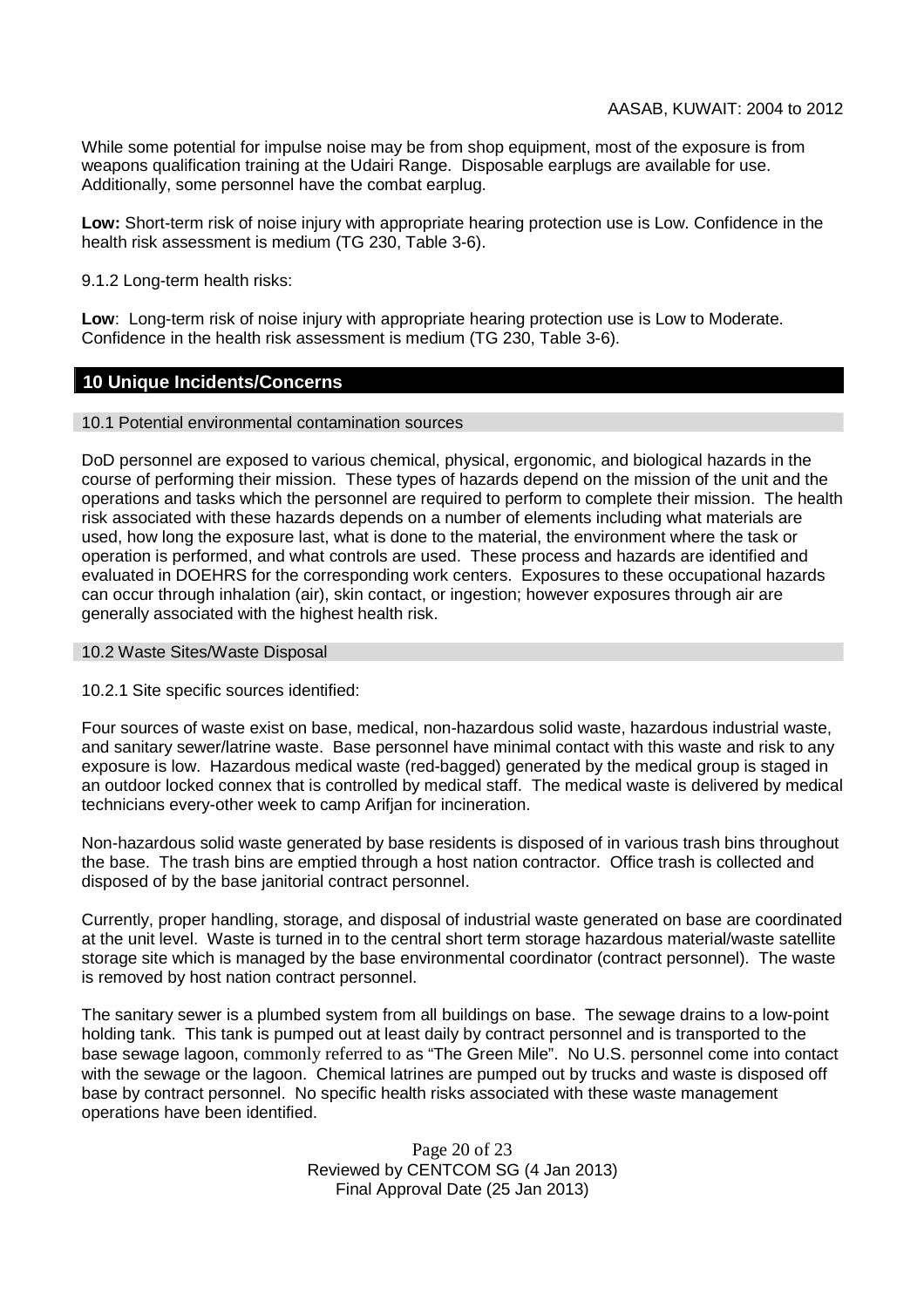#### 10.2.2 Short and Long-Term Health Risks: **Low**

#### 10.3 Fuel/petroleum products/industrial chemical spills:

No significant incidents have occurred at AASAB regarding fuel, petroleum or industrial chemical spills.

Numerous small POL spills occur throughout the installation from aviation fuel, diesel fuel, and hydraulic fluid. No direct exposure to skin has occurred. Direct reading instruments had petroleum hydrocarbon readings below 20ppm. This primarily impacts the Fuels Management Flight (386 ELRS/LGRF) personnel who may be impacted in the performance of their duties and Fire & Emergency Services (386 ECES/CEF) personnel who may be impacted while responding to contain spills and mitigate soil contamination.

#### 10.4 Pesticides/Pest Control:

Much of the pest control at this site consists of trapping and small area treatment for ants, spiders, rodents, and beetles with baits, glue boxes, and pyrethroids. Larvicides (i.e., Agnique and/or Altosid Briquettes) are used for mosquito larval control. Some limited area residual pest control is performed to control mosquitoes. Personnel may have been incidentally exposed to very low levels of pesticide during pest control operations. Occasionally pest management will use PT565 aerosol for treatment of ants, but the primary control is bait stations.

10.4.1 Short-term and Long-term health risks

**Low:** Long term health risk is Low. Confidence in the health risk assessment is medium (TG 230 Table 3-6).

#### 10.5 Asbestos

There is no specific information available to assess this hazard.

#### 10.6 Lead Based Paint

There is no specific information available to assess this hazard.

10.7 Security Forces Training Area:

Six soil samples were collected in December 2008 in a new Security Forces training area. These samples are not applicable to the general population. Samples were analyzed for metals/inorganics as well as organics. All contaminants were below the MEGs.

10.7.1 Short -Term Health Risk: Currently sampling data for soil is not evaluated in an acute risk assessment.

10.7.2 Long-Term Health Risk: All contaminants measured at concentrations below MEGs. Confidence in this assessment is medium.

> Page 21 of 23 Reviewed by CENTCOM SG (4 Jan 2013) Final Approval Date (25 Jan 2013)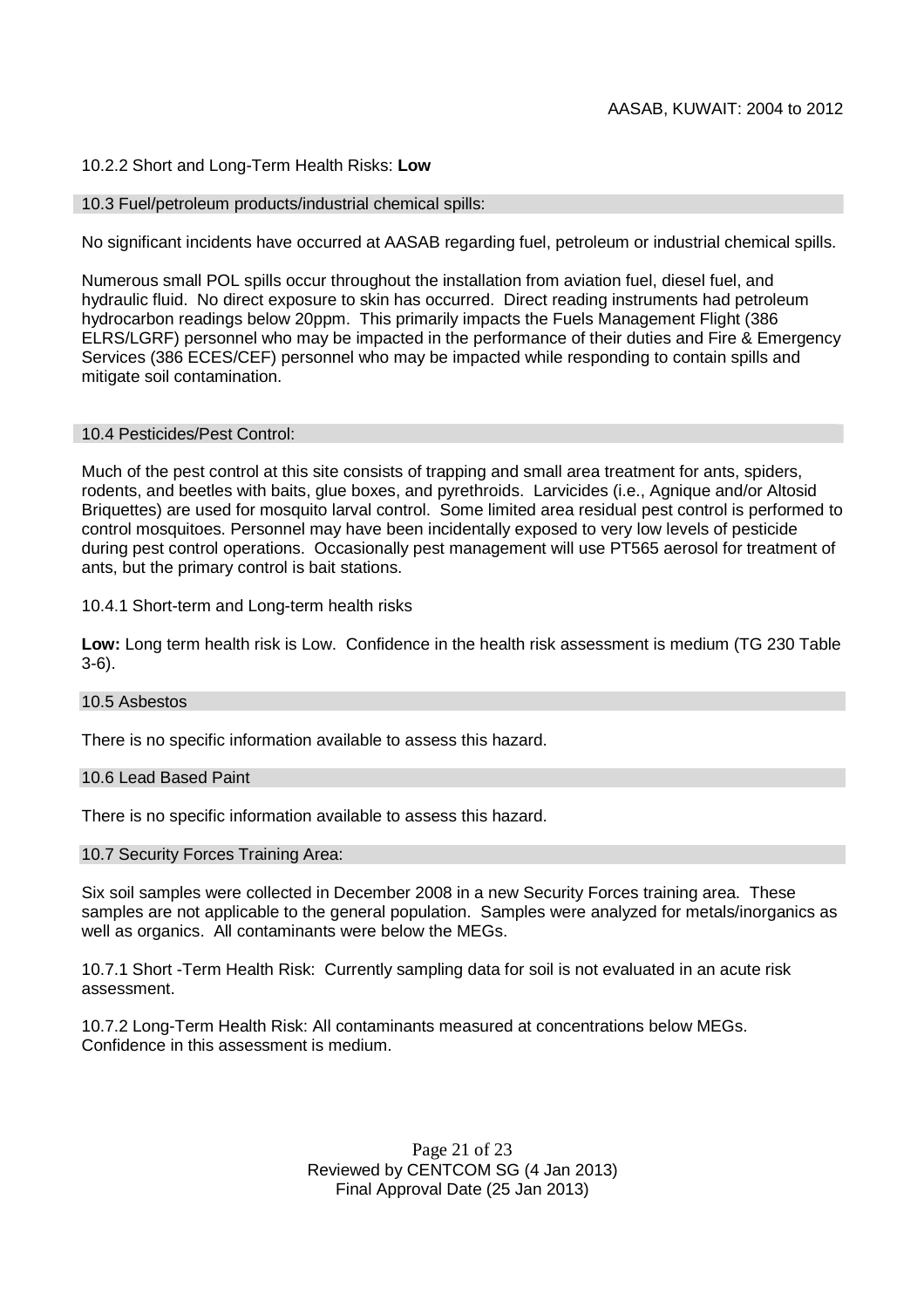## **11 References<sup>2</sup>**

- 1. Armed Forces Pest Management Board Living Hazards Database: http://www.afpmb.org/content/living-hazards-database
- 2. Casarett and Doull's Toxicology: the Basic Science of Exposures, Chapter 2- Principles of Toxicology; Fifth Edition, McGraw Hill, New York.
- 3. Clinical Toxinology Resources: http://www.toxinology.com/. University of Adelaide, Australia.
- 4. Defense Occupational and Environmental Health Readiness System (referred to as the DOEHRS-EH database) at https://doehrs-ih.csd.disa.mil/Doehrs/.
- 5. Department of Defense (DoD) Instruction 6490.03, Deployment Health, 2006.
- 6. DoDI 6055.05, Occupational and Environmental Health, 2008.
- 7. DoD MESL Data Portal: https://mesl.apgea.army.mil/mesl/. Some of the data and reports used may be classified or otherwise have some restricted distribution.
- 8. Goldman RF. 2001. Introduction to heat-related problems in military operations. In: Textbook of military medicine: medical aspects of harsh environments Vol. 1, Pandolf KB, and Burr RE (Eds.), Office of the Surgeon General, Department of the Army, Washington DC.
- 9. Joint Staff Memorandum (MCM) 0028-07, Procedures for Deployment Health Surveillance, 2007.
- 10. National Center for Medical Intelligence (NCMI): https://www.intelink.gov/ncmi/index.php.
- 11. Modification 11 to United States Central Command Individual Protection and Individual, Unit Deployment Policy, 2 December 2011.
- 12. USA PHC TG230, June 2010 Revision.
- 13. USACHPPM 2008 Particulate Matter Factsheet; 64-009-0708, 2008.

Page 22 of 23 Reviewed by CENTCOM SG (4 Jan 2013) Final Approval Date (25 Jan 2013)

 $^2$  NOTE. The data are currently assessed using the 2010 TG230. The general method involves an initial review of the data which eliminates all chemical substances not detected above 1-yr negligible MEGs. Those substances screened out are not considered acute or chronic health hazards so are not assessed further. For remaining substances, acute and chronic health effects are evaluated separately for air water (soil is only evaluated for long term risk). This is performed by deriving separate short-term and long term population exposure level and estimates (referred to as population exposure point concentrations (PEPC)) that are compared to MEGs derived for similar exposure durations. If less than or equal to negligible MEG the risk is Low. If levels are higher than negligible then there is a chemical-specific toxicity and exposure evaluation by appropriate SMEs, which includes comparison to any available marginal, critical or catastrophic MEGs. For drinking water 15 L/day MEGs are used for the screening while site specific 5-15 L/day are used for more detailed assessment. For nondrinking water (such as that used for personal hygiene or cooking) the 'consumption rate' is limited to 2 L/day (similar to the EPA) which is derived by multiplying the 5 L/day MEG by a factor of 2.5. This value is used to conservatively assess non drinking uses of water.